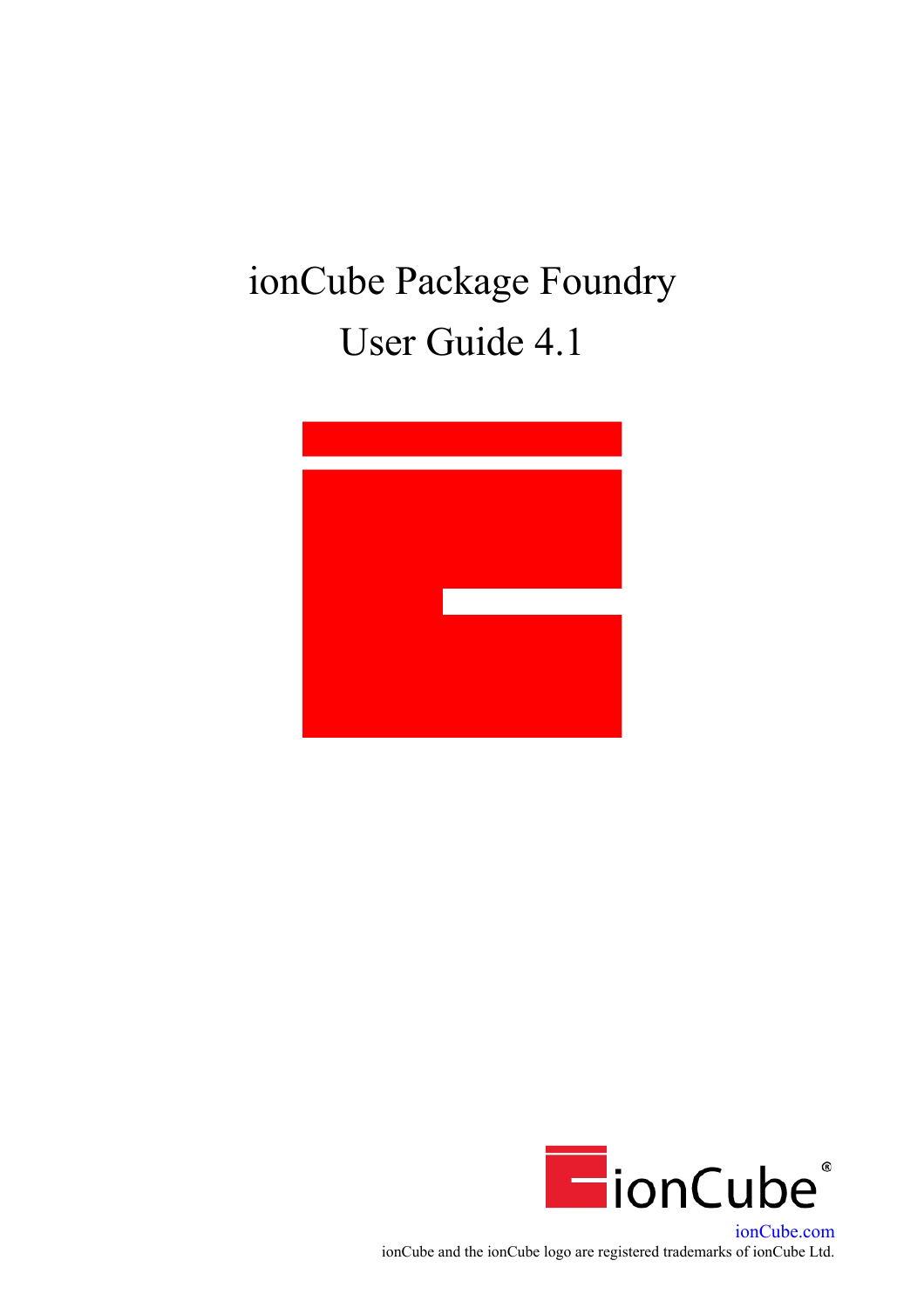## **Table of Contents**

<span id="page-1-9"></span><span id="page-1-8"></span><span id="page-1-7"></span><span id="page-1-6"></span><span id="page-1-5"></span><span id="page-1-4"></span><span id="page-1-3"></span><span id="page-1-2"></span><span id="page-1-1"></span><span id="page-1-0"></span>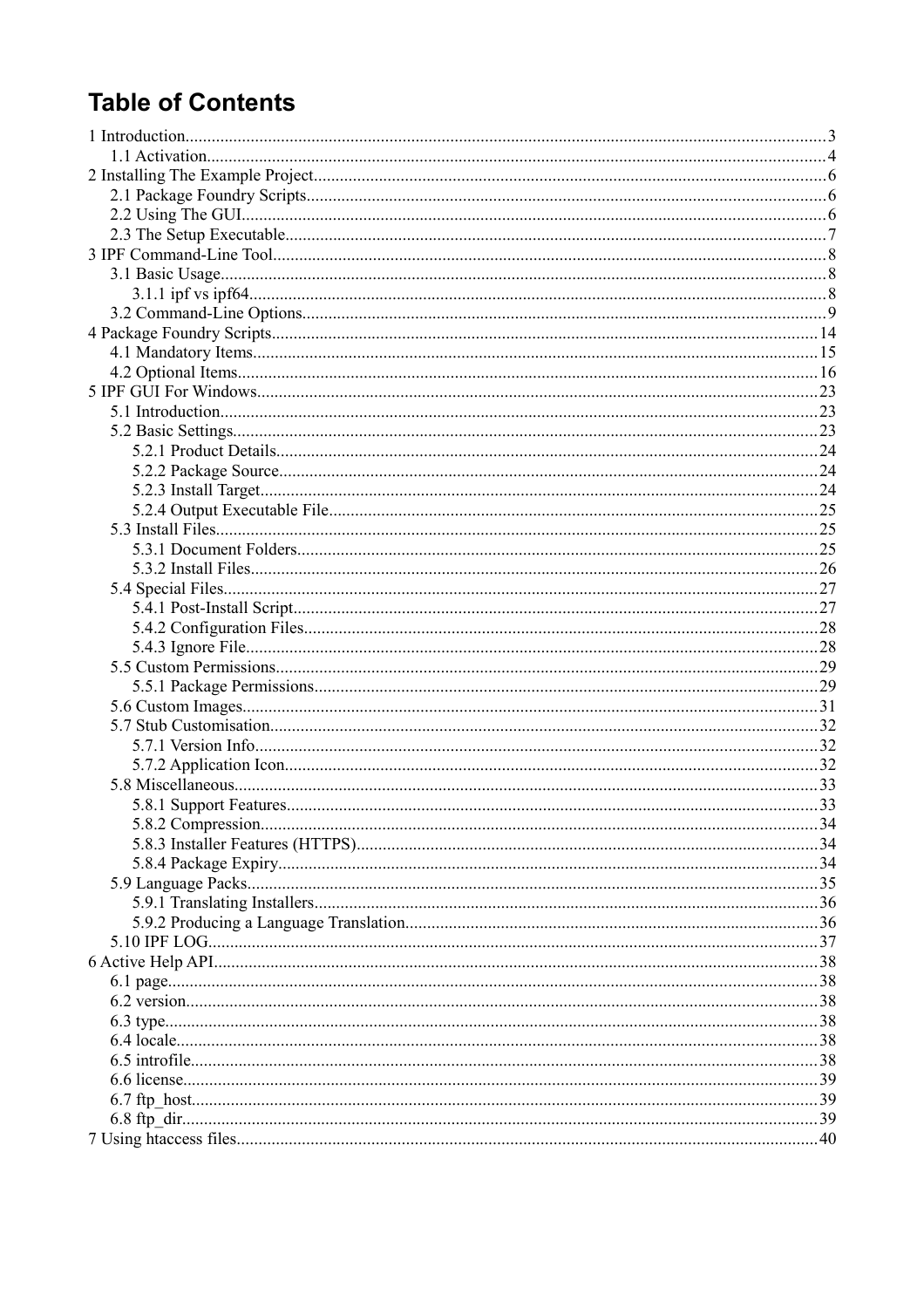#### <span id="page-2-0"></span>**1 Introduction**

The ionCube Package Foundry is an easy to use, flexible set of tools for creating cross-platform web installers. These installers use a built in, transparent FTP client to upload PHP applications to remote servers, or to install files to a local machine. Although IPF is built around PHP, it is possible to install things such as purely static websites as well.

The latest version of this documentation is always [available online](http://www.ioncube.com/ipf/docs/)

IPF has the following major features:

#### • **Built-in application configuration tool**

After installation, an optional configuration file can be used to allow the user to set custom values in a text file that could then be read by PHP. In the example project, the configuration file is used to set an image width in a static html page.

- **Elegant "Browse For FTP Folder" Control**
- **Support for multiple languages**
- **SSL support for sites using HTTPS**
- **Familiar installer GUI**
- **Easy to use GUI front end to IPF**
- **Create UNIX style permission structures**
- **Automatic retrieval and installation of ionCube Loaders (if encoded files used)**
- **Local or remote installation**

#### • **Detection of server capabilities to help upload files in the most efficient manner**

IPF will detect the capabilities of the server it is uploading to and use that knowledge to be more efficient. For example, if possible IPF will download the ionCube PHP Loader relevant to your environment straight to your remote server. If this is not possible then it will download first to your local machine and then upload to remote.

- **End-User contact details and log file (optionally) sent if problems occur during installation**
- **Option to use multiple parallel FTP connections to greatly increase FTP throughput**
- **Automatically detects whether to use active or passive FTP mode**
- **Support for multiple install targets**
- **Customisable images**
- **Wildcard pattern matching to ignore files when creating a package**
- **Option to set an expiry date at which point the package will refuse to install**
- **Gzip and Zip compression**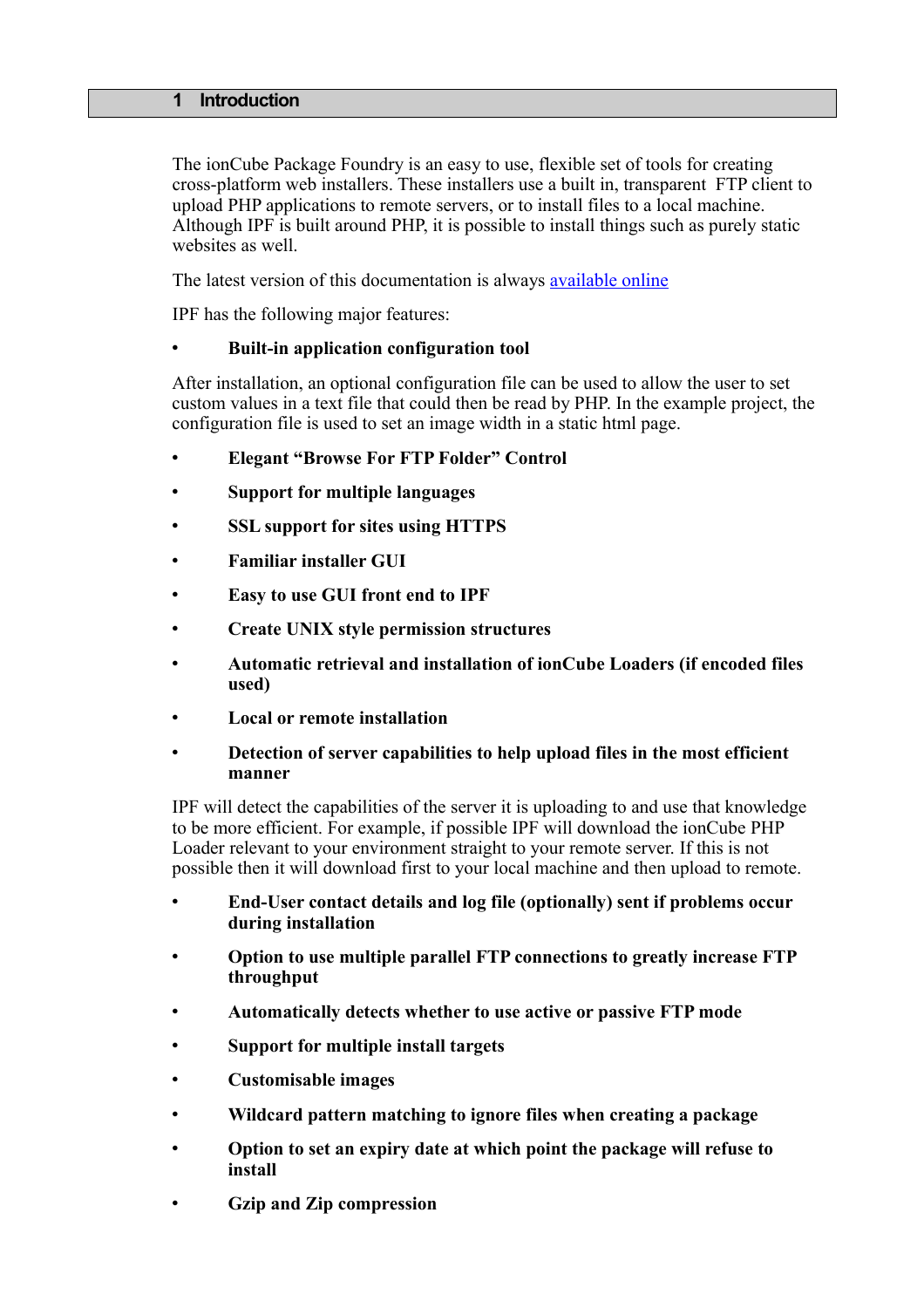## **1.1 Activation**

To help protect against piracy the ionCube Package Foundry uses license files which contain machine-specific data including data related to network cards. A license file lic.txt is used as verification. On Linux this file should be located in the root directory of the application, on Windows this file can be found in [C:/Users/Public/Documents/ionCube/Package Foundry/lic.txt](file:///C:/Users/Public/Documents/ionCube/Package%20Foundry/lic.txt)



License activation can be done in a number of ways:

During installation the installer will allow you to activate your license. Internet based licensing will automate the process and place the license file in the correct location.

 Email based licensing will produce a request file which can then be emailed to [licenses@ioncube.com](mailto:licenses@ioncube.com) and a license file will be emailed back. This license file can automatically be put in the correct place using the Licensing->Install License File option inside the GUI. Using the uninstaller packaged with the application will also revert this process and de-activate your license. Alternatively you can skip licensing at the current time and do it at a later date via either the GUI or the command line tool.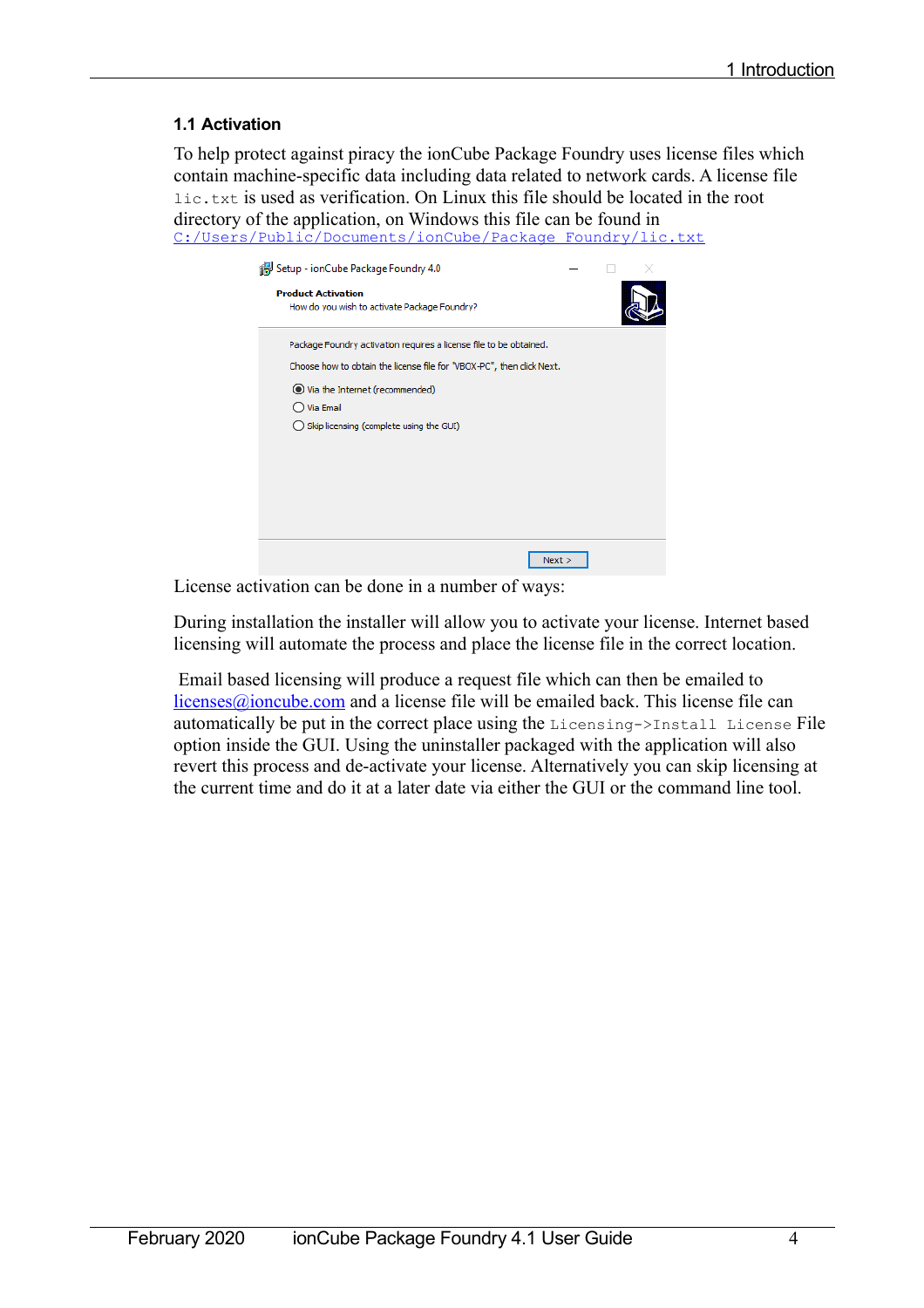| The Package Foundry - [Untitled]<br>$\times$<br>П<br>Project Options Help Licensing<br>File<br>Activate License<br><b>Basic</b><br>Install Files Special Fi<br>Miscellaneous Languages Log<br>Deactivate License<br><b>Product details</b><br>Generate License Request<br>Generate License Revoke<br>1.0<br>Product name:<br>Version:<br><b>Install License</b><br>Add to side panel image<br>Package source<br>◯ Package archive:<br>Rackage folder:<br>$\cdots$<br>Install target<br>Default package folder name<br>Allow end-user to edit the package folder name<br>$\boxdot$ Allow installations to the end-user's local machine<br><b>Encoded PHP files</b><br><b>○</b> Enable automatic Loader installation<br>All ionCube encoded files are binary encoded<br>Output executable file<br>Output path<br><br><b>Close</b><br>Run Setup<br><b>Build</b><br>Help |  |    |
|----------------------------------------------------------------------------------------------------------------------------------------------------------------------------------------------------------------------------------------------------------------------------------------------------------------------------------------------------------------------------------------------------------------------------------------------------------------------------------------------------------------------------------------------------------------------------------------------------------------------------------------------------------------------------------------------------------------------------------------------------------------------------------------------------------------------------------------------------------------------|--|----|
|                                                                                                                                                                                                                                                                                                                                                                                                                                                                                                                                                                                                                                                                                                                                                                                                                                                                      |  |    |
|                                                                                                                                                                                                                                                                                                                                                                                                                                                                                                                                                                                                                                                                                                                                                                                                                                                                      |  |    |
|                                                                                                                                                                                                                                                                                                                                                                                                                                                                                                                                                                                                                                                                                                                                                                                                                                                                      |  |    |
|                                                                                                                                                                                                                                                                                                                                                                                                                                                                                                                                                                                                                                                                                                                                                                                                                                                                      |  |    |
|                                                                                                                                                                                                                                                                                                                                                                                                                                                                                                                                                                                                                                                                                                                                                                                                                                                                      |  |    |
|                                                                                                                                                                                                                                                                                                                                                                                                                                                                                                                                                                                                                                                                                                                                                                                                                                                                      |  |    |
|                                                                                                                                                                                                                                                                                                                                                                                                                                                                                                                                                                                                                                                                                                                                                                                                                                                                      |  |    |
|                                                                                                                                                                                                                                                                                                                                                                                                                                                                                                                                                                                                                                                                                                                                                                                                                                                                      |  |    |
|                                                                                                                                                                                                                                                                                                                                                                                                                                                                                                                                                                                                                                                                                                                                                                                                                                                                      |  |    |
|                                                                                                                                                                                                                                                                                                                                                                                                                                                                                                                                                                                                                                                                                                                                                                                                                                                                      |  |    |
|                                                                                                                                                                                                                                                                                                                                                                                                                                                                                                                                                                                                                                                                                                                                                                                                                                                                      |  |    |
|                                                                                                                                                                                                                                                                                                                                                                                                                                                                                                                                                                                                                                                                                                                                                                                                                                                                      |  |    |
|                                                                                                                                                                                                                                                                                                                                                                                                                                                                                                                                                                                                                                                                                                                                                                                                                                                                      |  |    |
|                                                                                                                                                                                                                                                                                                                                                                                                                                                                                                                                                                                                                                                                                                                                                                                                                                                                      |  |    |
|                                                                                                                                                                                                                                                                                                                                                                                                                                                                                                                                                                                                                                                                                                                                                                                                                                                                      |  |    |
|                                                                                                                                                                                                                                                                                                                                                                                                                                                                                                                                                                                                                                                                                                                                                                                                                                                                      |  |    |
|                                                                                                                                                                                                                                                                                                                                                                                                                                                                                                                                                                                                                                                                                                                                                                                                                                                                      |  |    |
|                                                                                                                                                                                                                                                                                                                                                                                                                                                                                                                                                                                                                                                                                                                                                                                                                                                                      |  |    |
| Deactivate Your License Via Internet                                                                                                                                                                                                                                                                                                                                                                                                                                                                                                                                                                                                                                                                                                                                                                                                                                 |  | .i |

Licensing actions can also be done from the GUI:

The GUI exposes ways to use internet via licensing for activation and de-activation, email based licensing for creating both request and revoke files which can be emailed to licenses $@$ ioncube.com. When receiving a license file from internet based licensing, you can use the Install License feature to automatically put it in the correct place.

These methods are also exposed via the command line with -- options. These are:

- activate
- deactivate
- gen-license-request
- gen-license-revoke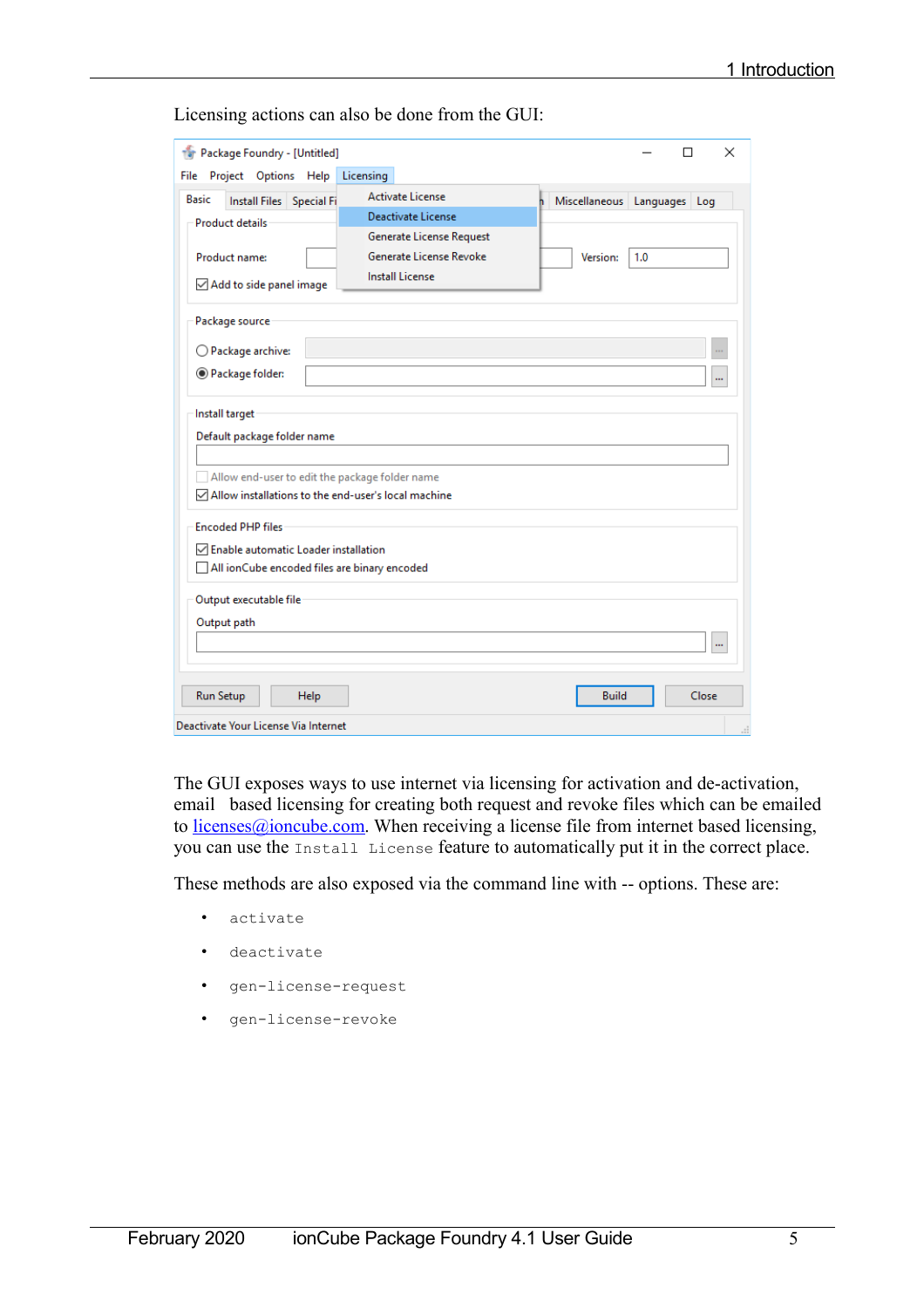## **2 Installing The Example Project**

This short guide will lead you through the creation of an example installation package, explaining all the steps taken and various options available throughout in short detail. More detailed explanations of the various components of IPF can be found further in the documentation.

## <span id="page-5-1"></span>**2.1 Package Foundry Scripts**

PFS files are used to store configuration options when building a package. While all these options can be added one by one to the IPF command line, PFS files allow an easier to use system to store settings. The one used in this example will be inside the Samples folder called Example-Project.pfs. PFS scripts are explained in more detail [here](#page-5-1)

## <span id="page-5-0"></span>**2.2 Using The GUI**

Running IPF from it's Windows Start Menu item will bring up the IPF GUI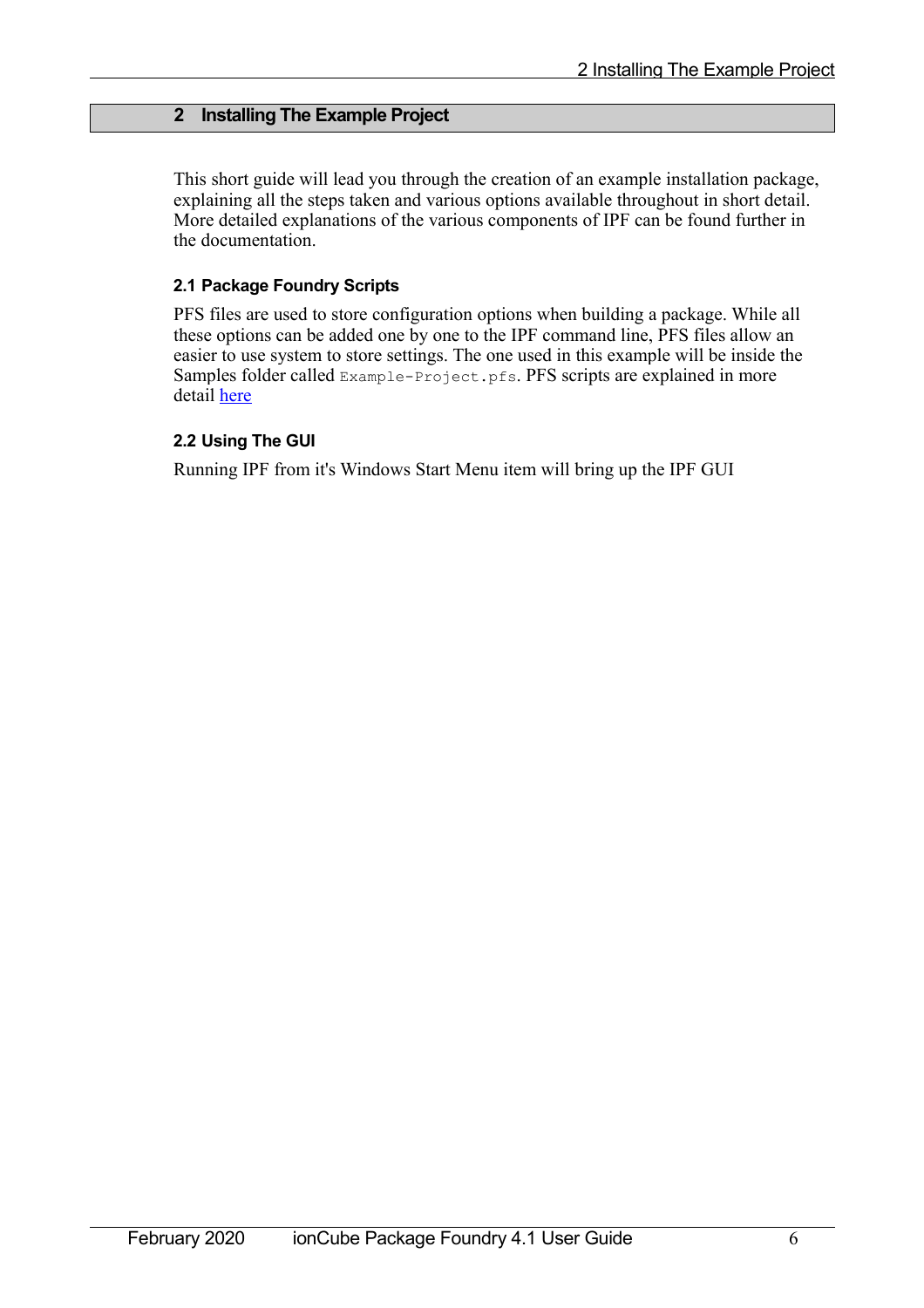| Tar Package Foundry - [Untitled*]                                                                 |              | П       | ×     |
|---------------------------------------------------------------------------------------------------|--------------|---------|-------|
| Project Options Help<br>File                                                                      |              |         |       |
| Basic<br>Install Files Special Files Permissions Images Customisation Miscellaneous Languages Log |              |         |       |
| <b>Product details</b>                                                                            |              |         |       |
| Product name:                                                                                     | Version:     | 1.0 RC2 |       |
| mypackage                                                                                         |              |         |       |
| Add to side panel image                                                                           |              |         |       |
| Package source                                                                                    |              |         |       |
|                                                                                                   |              |         |       |
| ◯ Package archive:                                                                                |              |         |       |
| Rackage folder:<br>C:/my-webapp2                                                                  |              |         | m     |
| Install target                                                                                    |              |         |       |
| Default package folder name                                                                       |              |         |       |
| mypfn                                                                                             |              |         |       |
| Allow end-user to edit the package folder name                                                    |              |         |       |
| $\boxdot$ Allow installations to the end-user's local machine                                     |              |         |       |
| <b>Encoded PHP files</b>                                                                          |              |         |       |
| $\boxdot$ Enable automatic Loader installation                                                    |              |         |       |
| All ionCube encoded files are binary encoded                                                      |              |         |       |
|                                                                                                   |              |         |       |
| Output executable file                                                                            |              |         |       |
| Output path                                                                                       |              |         |       |
| c:\projects\ipf-trunk\iicgui\Debug\\\WTLStub\Debug\wtl_setup.exe                                  |              |         | ш     |
|                                                                                                   |              |         |       |
|                                                                                                   |              |         |       |
| Run Setup<br>Help                                                                                 | <b>Build</b> |         | Close |
|                                                                                                   |              |         |       |
| Ready                                                                                             |              |         |       |

Firstly, go to **File**  $\rightarrow$  **Open** and select the Example-Project.pfs file mentioned above, this will read all the settings inside the script and set them accordingly in the GUI. The GUI offers a quicker and simpler way to edit PFS scripts without having to worry about typos or errors. Feel free to look around the various tabs in the GUI at this point to get acquainted with it and edit any sections you like.

When you're done making adjustments click the Build button. Internally this will call ipf.exe (the command line tool) and pass it all the options selected in the GUI. You should now have an executable file located wherever the GUI has it's Output Path option set to under the Basic tab.

For more information on the [IPF](#page-23-2) GUI and it's available options, you can read the **IPF** [section.](#page-23-2)

#### <span id="page-6-0"></span>**2.3 The Setup Executable**

The executable created by IPF will be the file you distribute to anyone wanting to install your package. It contains all the files that were selected as the package folder/archive as well as the core program needed to unpack them and perform remote setup.

The installer will follow a path of well defined steps, separated by different pages within the installation wizard: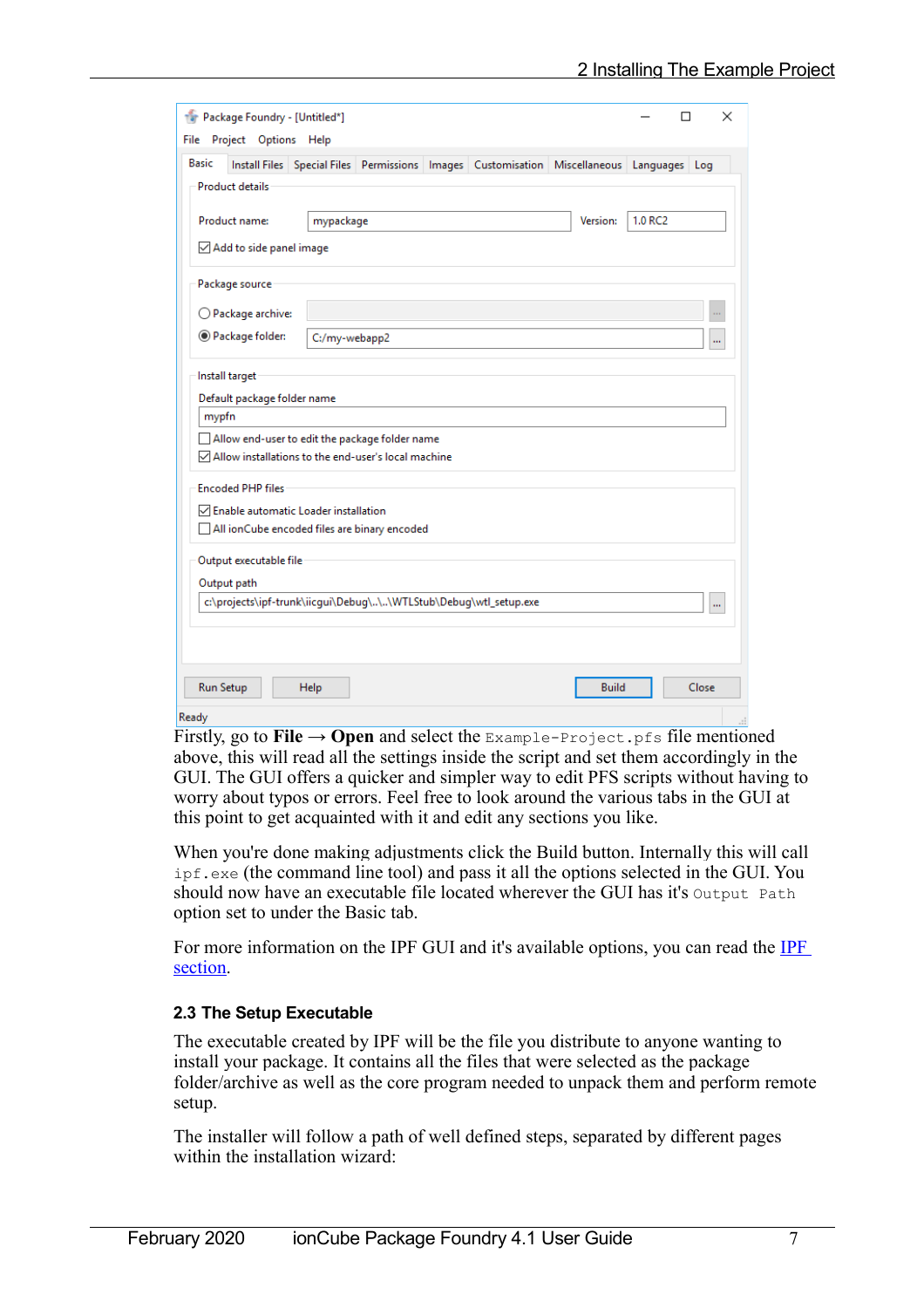Any introduction & license files will be displayed to the user, with the license file needing the user to select an "I accept" button to continue.

After initial introduction, Install method and location will be selected. As of version 4.0, IPF supports local installs and FTP/SFTP remote installs. A remote directory browser is included as part of remote install.

The installer will then ask for the HTTP address of the server if available, this is used for querying the necessary data for ionCube Loader transfer, if selected as part of the package options.

A summary of information and connection options are then displayed to the user, giving them a chance to confirm that everything is correct. They can backtrack at this point to correct any invalid options.

Installation is then started with a progress bar displaying overall progress.

After installation has completed, any post-install scripts will be run, the ionCube Loader will be downloaded(if options selected) and then if any configuration files exist, the configuration window will open.

The configuration window allows users to go through configuration files, using an attached code editor with PHP/YAML/JSON syntax highlighting for more complex files. After the user has finished editing the given configuration files, they can commit their changes, overwriting the files on the remote server (or simply saving the file locally).

Running through the setup executable, installing, and configuring your package should give you a good example of a creating a more basic package. As well as our Example-Project, IPF also ships with a PFS script for **SquirrelMail**, a web-based email client. This is a working example of IPF in action and includes all the various configuration/readme files to set up a functional version of SquirrelMail with relative ease.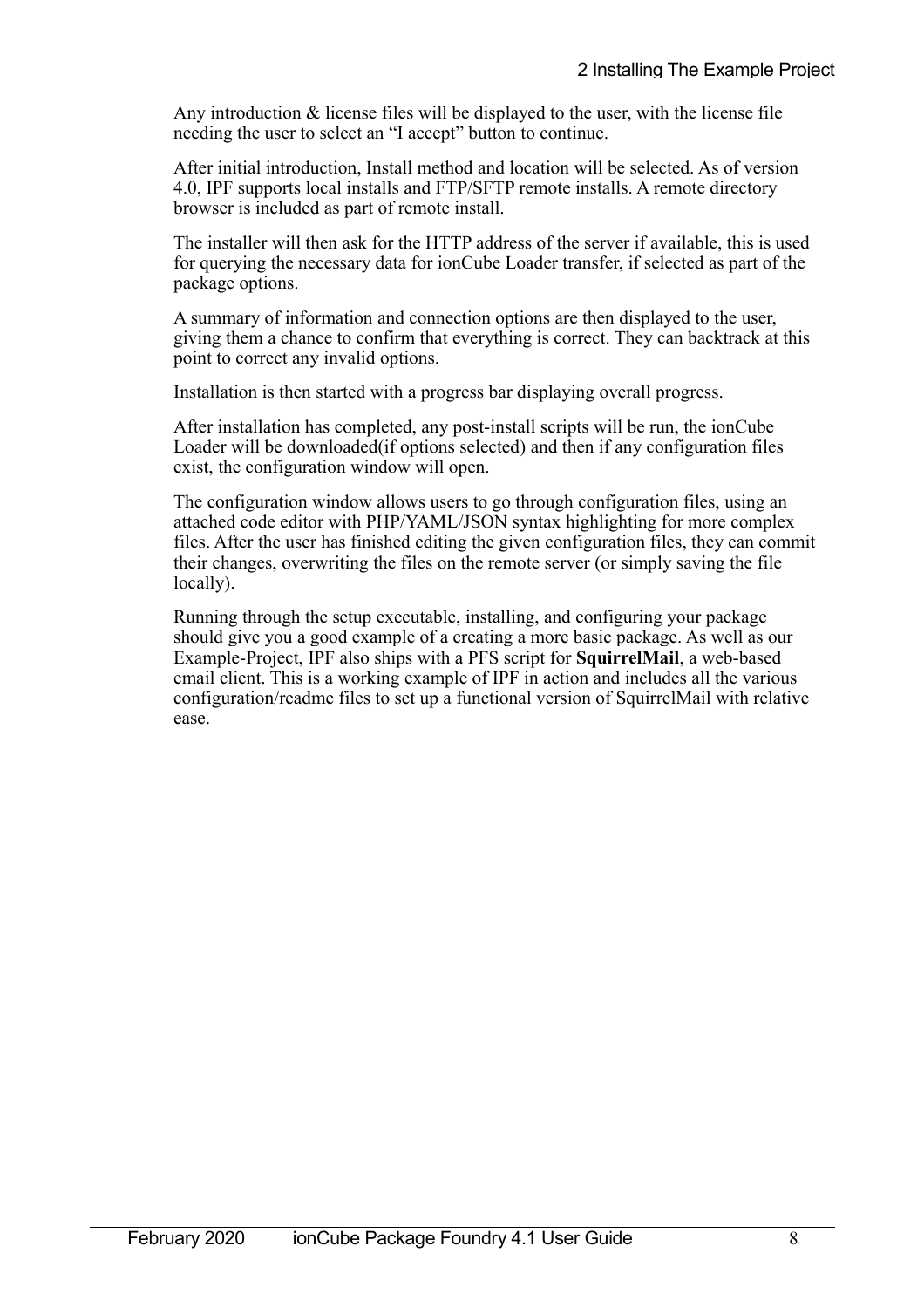## <span id="page-8-1"></span>**3 IPF Command-Line Tool**

## <span id="page-8-0"></span>**3.1 Basic Usage**

While it is recommended to use the IPF GUI for everyday use, you can use the command line IPF tool.

The command line tool is invoked on windows by:

```
ipf.exe --config <path to PFS file>
```
and on Linux by:

```
ipf--config <path to PFS file>
```
For the full version of IPF, if a  $\text{lic.txt}$  file is not in the default licensing location ([C://Users/Public/Documents/ionCube/Package Foundry](file:///C:/projects/ipf-issue-3302/DocsNew/Part-2.odt/C://Users/Public/Documents/ionCube/Package%20Foundry)) then it should be specified with --ipf-license. --ipf-license is only available on Windows versions of IPF

Options can also be given to the command line tool that do not exist in the pfs script with  $\sim$ - $\circ$ ption name>. In a scenario where there is a conflict between an option in the pfs script and the command-line, the command-line option takes precedence. This allows custom packages to be made "on the fly"

A full list of the available command line options can be viewed on the next page.

## 3.1.1 ipf vs ipf64

The Linux version of IPF ships with 2 executables, ipf and ipf64. ipf64 is built for x86 64 machines and should be used on 64 bit versions of Linux whereas ipf should be used on 32 bit architecture (e.g i686). If unsure, you can check your architecture by running "arch" in a terminal window.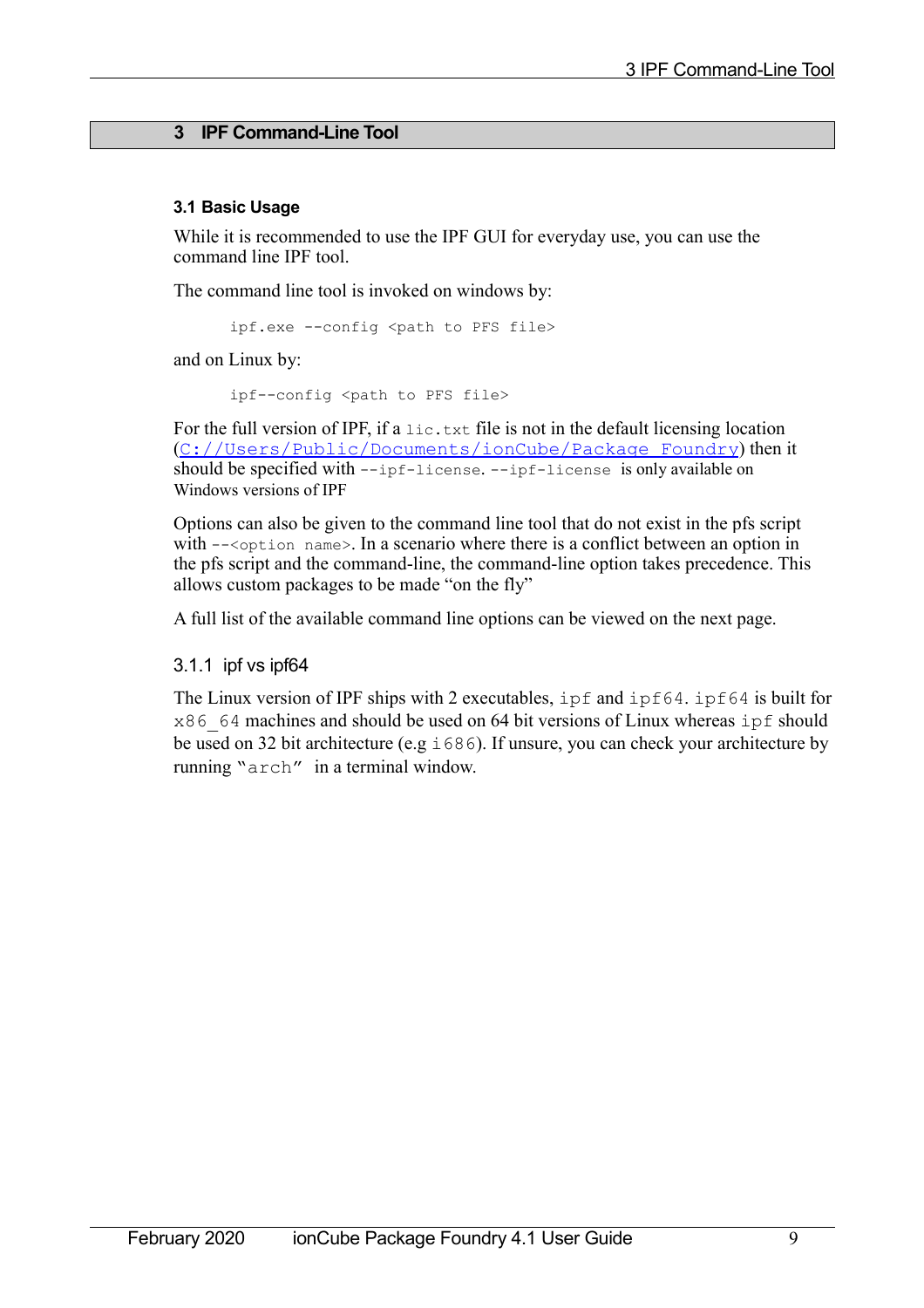## <span id="page-9-0"></span>**3.2 Command-Line Options**

| $-V$   $-version$            | Displays IPF version information.                                                                                                                                  |
|------------------------------|--------------------------------------------------------------------------------------------------------------------------------------------------------------------|
| -v   --verbose               | Output verbose messages.                                                                                                                                           |
| $-h$   $-help$               | Display command-line help.                                                                                                                                         |
| --config <path></path>       | Specify an IPF .pfs script file.                                                                                                                                   |
| --activate                   | Activate a license on your account automatically via the<br>internet                                                                                               |
| --deactivate                 | Deactivate a license on your account automatically via the<br>internet                                                                                             |
| --gen-license-request        | Generate a license request file to be emailed to<br>licenses@ioncube.com                                                                                           |
| --gen-license-revoke         | Generate a license revoke file to be emailed to<br>licenses@ioncube.com                                                                                            |
| --ipf-license <path></path>  | Specify the path to the IPF license file. Defaults to<br>C:/Users/Public/Documents/ionCube/Package<br>Foundry/lic.txt. This option is only available on<br>Windows |
| -o <output .exe=""></output> | This item sets the path of the Package Foundry's output file.                                                                                                      |
| --package-name <name></name> | This item sets the name of the package, as used throughout<br>the package installer.                                                                               |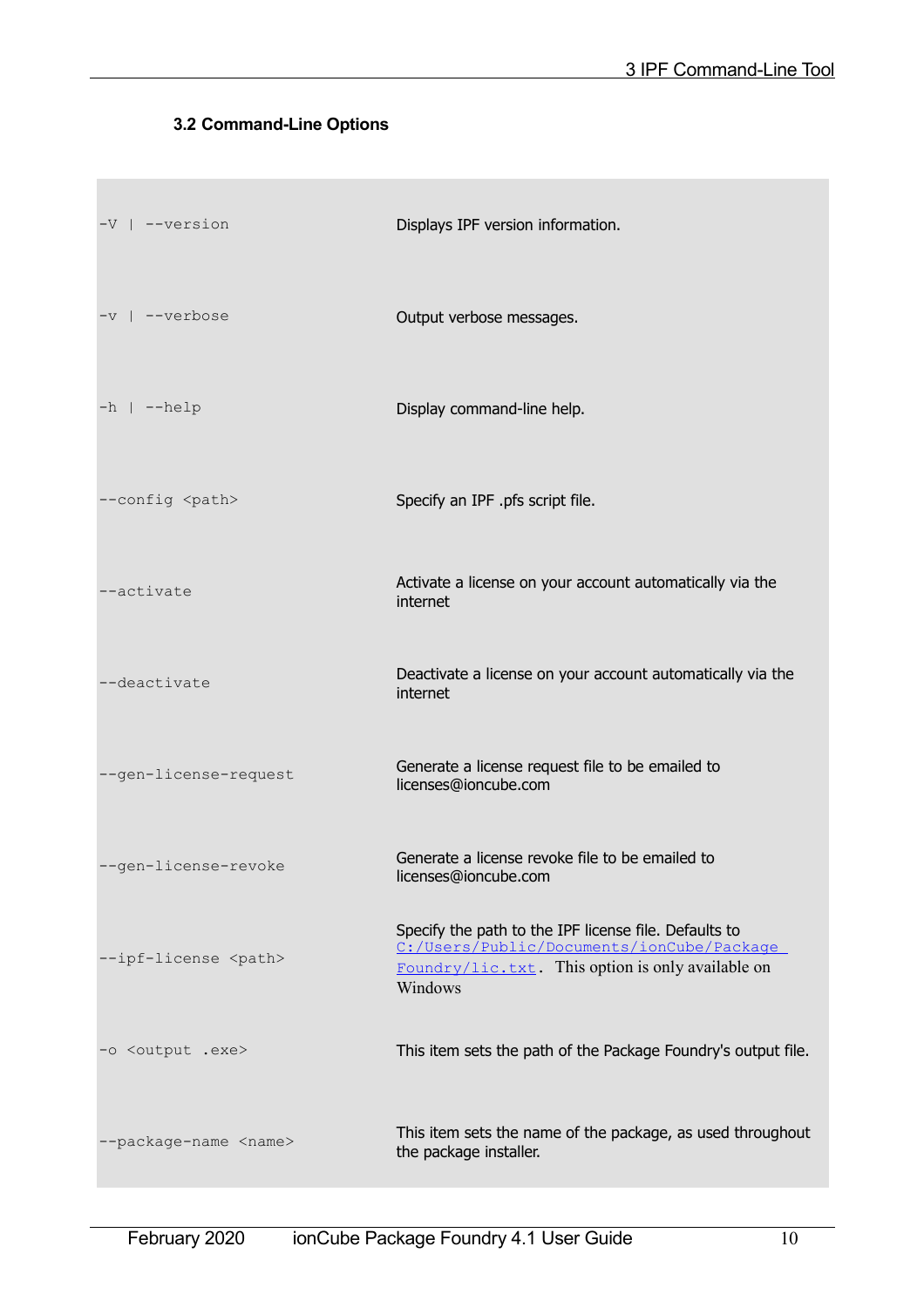| --default-package-folder-name<br>$<$ name $>$ | Default name for the top-level package folder after<br>installation. This can be omitted.                                                                                                                                                                                         |
|-----------------------------------------------|-----------------------------------------------------------------------------------------------------------------------------------------------------------------------------------------------------------------------------------------------------------------------------------|
| --package-dir <path></path>                   | Either a folder or a file (see below) must be specified<br>containing the files comprising the application to be installed.                                                                                                                                                       |
| --package-file <path></path>                  | If the application has already been compressed with a<br>supported compression method as described below, the path<br>of the archive may be specified.                                                                                                                            |
| --package-version <version></version>         | The product version may be specified with this item. The<br>default value is '1.0'.                                                                                                                                                                                               |
| --compression-level <level></level>           | When using gzip compression to compress a package folder a<br>compression level may be specified from 0 to 9. Level 9 gives<br>the best compression but is slower than level 1. Level 6 is a<br>reasonable value. Level 0 specifies that no compression should<br>be used.        |
| --license-file <path></path>                  | If this item is used the specified file will be displayed during<br>the installation process.                                                                                                                                                                                     |
| --ignore-file <path></path>                   | The ignore file is a line seperated list of wildcard patterns<br>(using $*$ and ?) that can be used to ignore certain files or<br>folders in a package when building it, for example a<br>.gitignore file or tests folder.                                                        |
| --expire-date <date></date>                   | Declares a date at which point opening the executable file will<br>display a message that the package has expired and they<br>need to ask the package distributor for a new one. Accepts<br>ISO 8601 formatting $(YYYY-mm-dd)$                                                    |
| --readme-file <path></path>                   | If this item is used the use will have the option of displaying<br>the readme file at the end of the installation process.                                                                                                                                                        |
| --intro-file <path></path>                    | An introduction can be shown after the license agreement (or<br>start page, if the license in not present). This introduction may<br>contain installation instructions or other information. Either<br>the path of a file can specified, or a URL.                                |
| --intro-file-external                         | If this option is set, the intro file will be launched externally<br>using the Windows file association. For example, an html file<br>will be launched in the default web browser. If this option is<br>not set then the intro file will be displayed in the installer<br>itself. |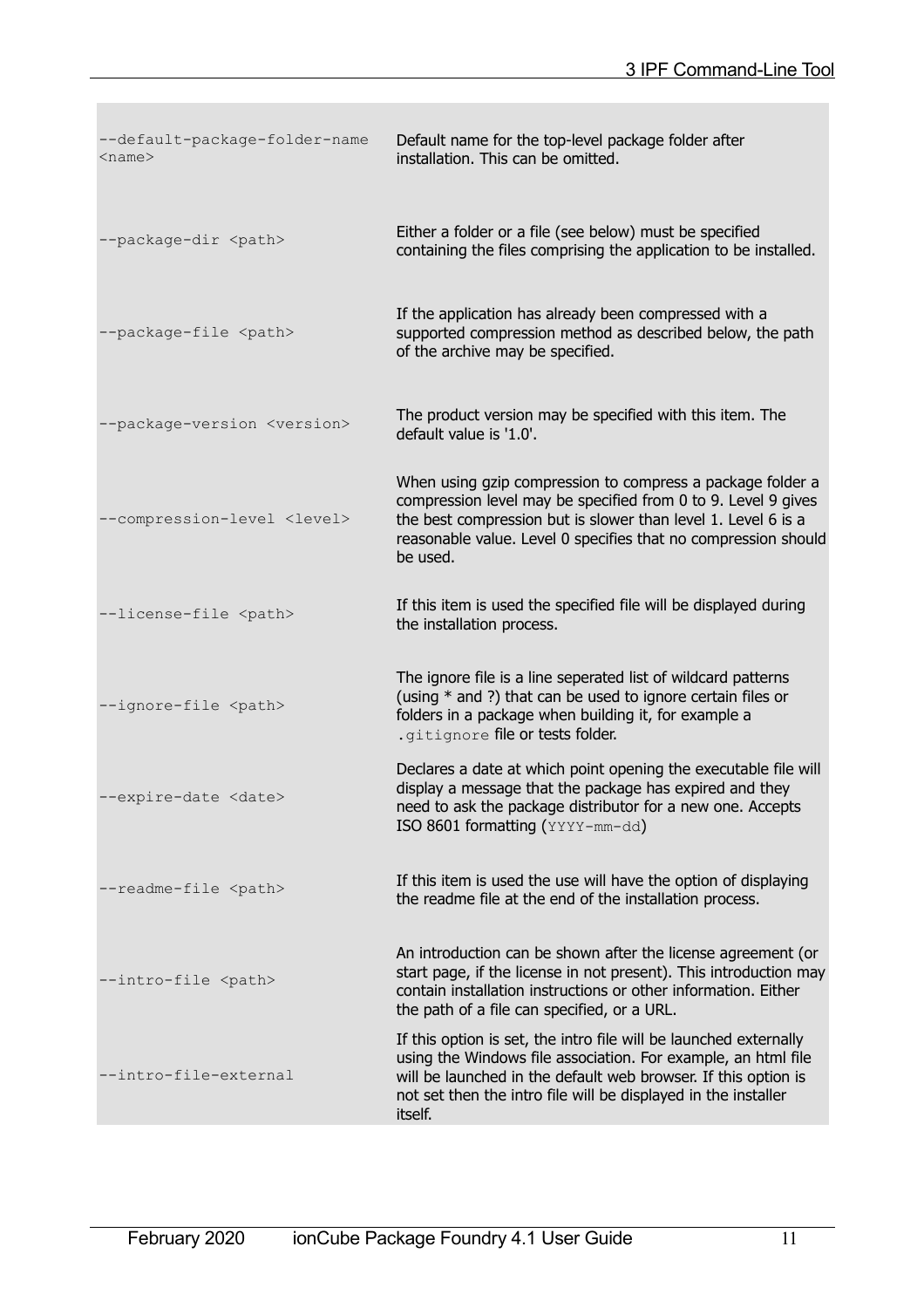| --use-default-permissions           | Specifies that files and folders should be set to the<br>permissions specified by the options --default-file-<br>mode and --default-folder-mode instead of given the<br>default file and folder permissions assigned by the server. This<br>will slow down package installation as a chmod command<br>must be issued for each uploaded file and would rarely be<br>required. In a configuration file, use the item use-server-<br>permissions 0 to enable this functionality. |
|-------------------------------------|-------------------------------------------------------------------------------------------------------------------------------------------------------------------------------------------------------------------------------------------------------------------------------------------------------------------------------------------------------------------------------------------------------------------------------------------------------------------------------|
| --default-file-mode <mode></mode>   | When compressing a package archive with gzip compression<br>this setting specifies the default permission mode to use for<br>those files not specified with chmod-package. This option<br>only applies to the Windows version of IPF, as on Linux<br>permissions can be easily set for the package folder using the<br>shell. The default value is 644.                                                                                                                       |
| --default-folder-mode <mode></mode> | When compressing a package archive with gzip compression<br>this setting specifies the default permission mode to use for<br>those folders not specified with chmod-package. This option<br>only applies to the Windows version of IPF, as on Linux<br>permissions can be easily set for the package folder using the<br>shell. The default value is 755.                                                                                                                     |
| --disable-permissions-warning       | The setting of permissions will only work if<br>the chmod command is supported on the target FTP server.<br>If disable-permission-warning is not set, then a warning will<br>be displayed if permissions cannot be set. The files and<br>permissions specified with chmod-package will be listed. The<br>warning is only displayed if at least one item is specified<br>with chmod-package.                                                                                   |
| --disable-local-installs            | If a product will only be installed to remote servers, and never<br>to an end-user's local machine, then this option can be used<br>to remove the 'Installation Type' wizard step. This option<br>would be useful, for example, if the creator of the package<br>was intending to use the package to install to a handful of<br>their own remote servers. If a product is for general release<br>then usually this option should not be used.                                 |
| --allow-pfn-edit                    | When this option is set to 1 the end-user will be able to edit<br>the package folder name.                                                                                                                                                                                                                                                                                                                                                                                    |
| --hide-product-info                 | When this option is set to 1 the product name and version will<br>not be displayed over the side panel image.                                                                                                                                                                                                                                                                                                                                                                 |
| --main-page <path></path>           | This item can be set to the main page of the package. The<br>Configuration Tool will then launch this page in the user's<br>default browser when they click Launch.                                                                                                                                                                                                                                                                                                           |
| --image-side-panel <path></path>    | This item enables customisation of the side panel image on<br>the first page and last pages of the package installer. The<br>image must have file extension .png, .jpeg, .jpg, .bmp, or .gif,<br>and be a valid image of the corresponding image format.                                                                                                                                                                                                                      |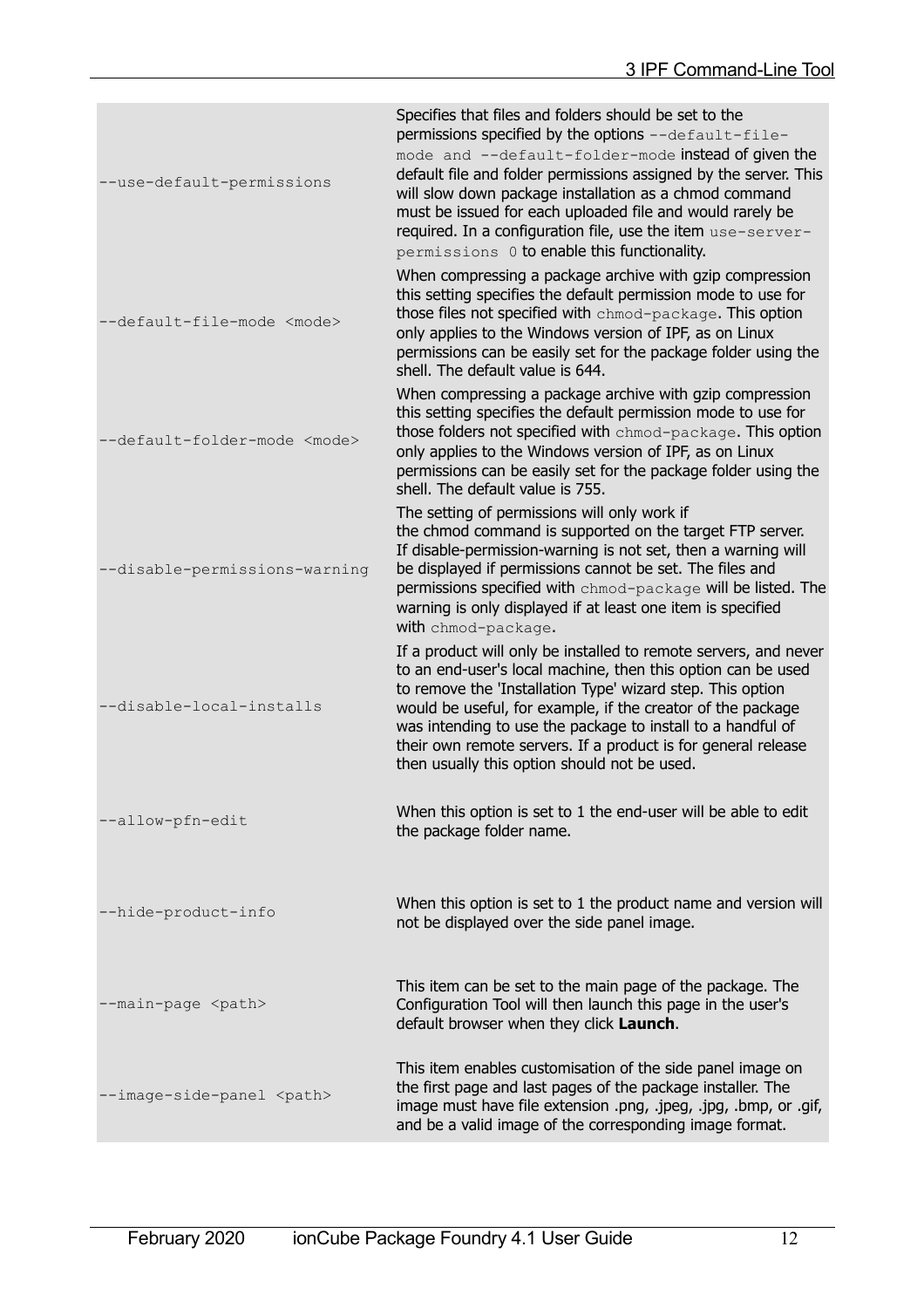| --image-motif <path></path>                       | This item enables customizations of the image appearing on<br>the top right of most pages in the package installer wizard. As<br>with the side panel image, this image must be in Portable<br>Network Graphics format.                                                                                                                                                                    |
|---------------------------------------------------|-------------------------------------------------------------------------------------------------------------------------------------------------------------------------------------------------------------------------------------------------------------------------------------------------------------------------------------------------------------------------------------------|
| --disable-auto-loader-install                     | By default, Loaders will be installed automatically if they are<br>not already installed on the target server. Use this option to<br>control whether to enable the automatic installation of<br>Loaders.                                                                                                                                                                                  |
| --all-encoded-file-binary                         | Use this option to specify whether all files in the application<br>which are encoded with the ionCube Encoder have been<br>encoded in binary mode.                                                                                                                                                                                                                                        |
| --install-script-url <path></path>                | Set this item to the URL of a page that should be launched in<br>the user's default web browser after installation is complete.<br>The URL is relative to the folder the user uploads the<br>application into.                                                                                                                                                                            |
| --post-install-php                                | Specifies the relative URL to the post-install php script. This<br>file URL is relative to the installation folder of the package.<br>This is required for a post-install php script to run. (E.g.<br>scripts/post-install.php)                                                                                                                                                           |
| --post-install-php-interactive                    | This item specifies whether the post-install script requires<br>user-interaction. If so, then the page will be launched in a<br>browser, otherwise it will be executed silently by the Package<br>Installer.                                                                                                                                                                              |
| --run-post-install config                         | Sometimes a post-install script should be run at the end of the<br>installation wizard, and sometimes it should be run after<br>configuration files have been saved to the server. Use the<br>value config to specify that the post-install script should run<br>after configuration, and any other value to specify that it<br>should run after file upload and any Loader installation. |
| --stub-version <version></version>                | Use this option to customise the version number of the<br>installer executable file.                                                                                                                                                                                                                                                                                                      |
| --stub-product <product name=""></product>        | Use this option to customise the product name in the installer<br>executable file's version info resource.                                                                                                                                                                                                                                                                                |
| --stub-copyright <copyright></copyright>          | Use this option to customise the copyright message in the<br>installer executable file's version info resource.                                                                                                                                                                                                                                                                           |
| --stub-description<br><description></description> | Use this option to customise the product description in the<br>installer executable file's version info resource.                                                                                                                                                                                                                                                                         |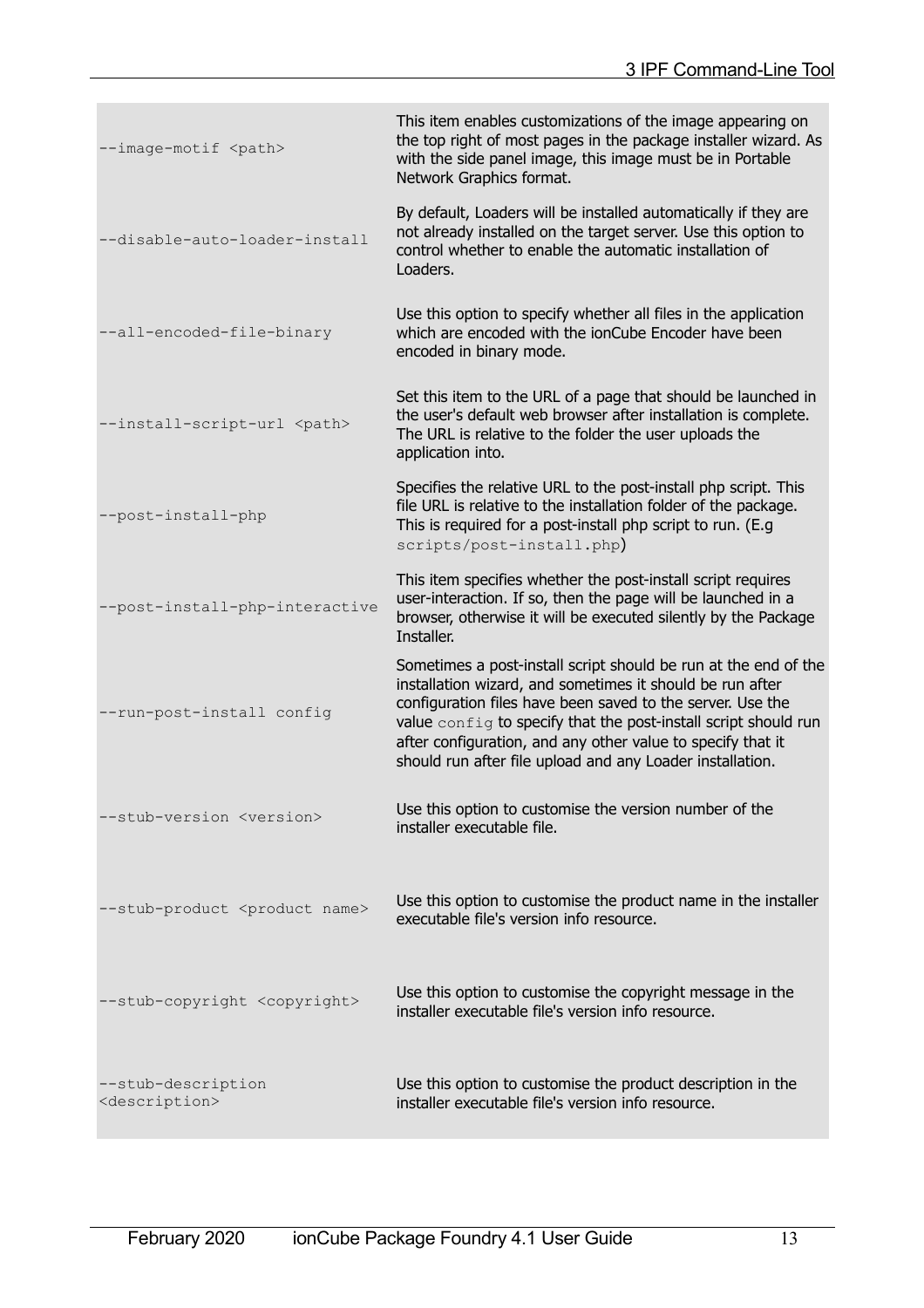| --stub-comments <comments></comments> | Use this option to customise the comments field in the<br>installer executable file's version info resource.                                                                                                                                                                       |
|---------------------------------------|------------------------------------------------------------------------------------------------------------------------------------------------------------------------------------------------------------------------------------------------------------------------------------|
| --stub-icon <path></path>             | Use this option to customise the application icon of the<br>installer executable file's version info resource.                                                                                                                                                                     |
| --with <plugin></plugin>              | IPF has a modular architecture, and this option can be used to<br>specify which installed plugins to enable. There are currently<br>no officially supported plug-ins. The old SSL plugin for HTTPS<br>support is now enabled by default                                            |
| --language-pack <locale></locale>     | Language packs can be included with the installer by using<br>this option. End-users whose system locale to an included<br>locale will see messages displayed in their language. See the<br>'locale' subfolder of the IPF installation folder for the available<br>language packs. |
| --default-language <locale></locale>  | If the end-user's current system locale is not available as an<br>included language pack, unlocalised (English) messages will<br>be displayed by the installer. Specify this option to use a<br>different language pack as the default.                                            |
| --commmon-documents <path></path>     | If this option is used then the common documents folder will<br>be searched for unlocalised versions of install files (readme,<br>license etc). Otherwise IPF will search relative to the<br>current .pfs script.                                                                  |
| --localised-documents <path></path>   | This option sets the root of the localised documents tree.<br>Subfolders are named according to language codes (e.g. en),<br>or language and country codes (e.g. en_GB). Localised<br>versions of install files are then added to the appropriate<br>language subfolder.           |
| --active-help-url <url></url>         | This option sets the target URL for the <b>Help</b> button on IPF<br>created installers.                                                                                                                                                                                           |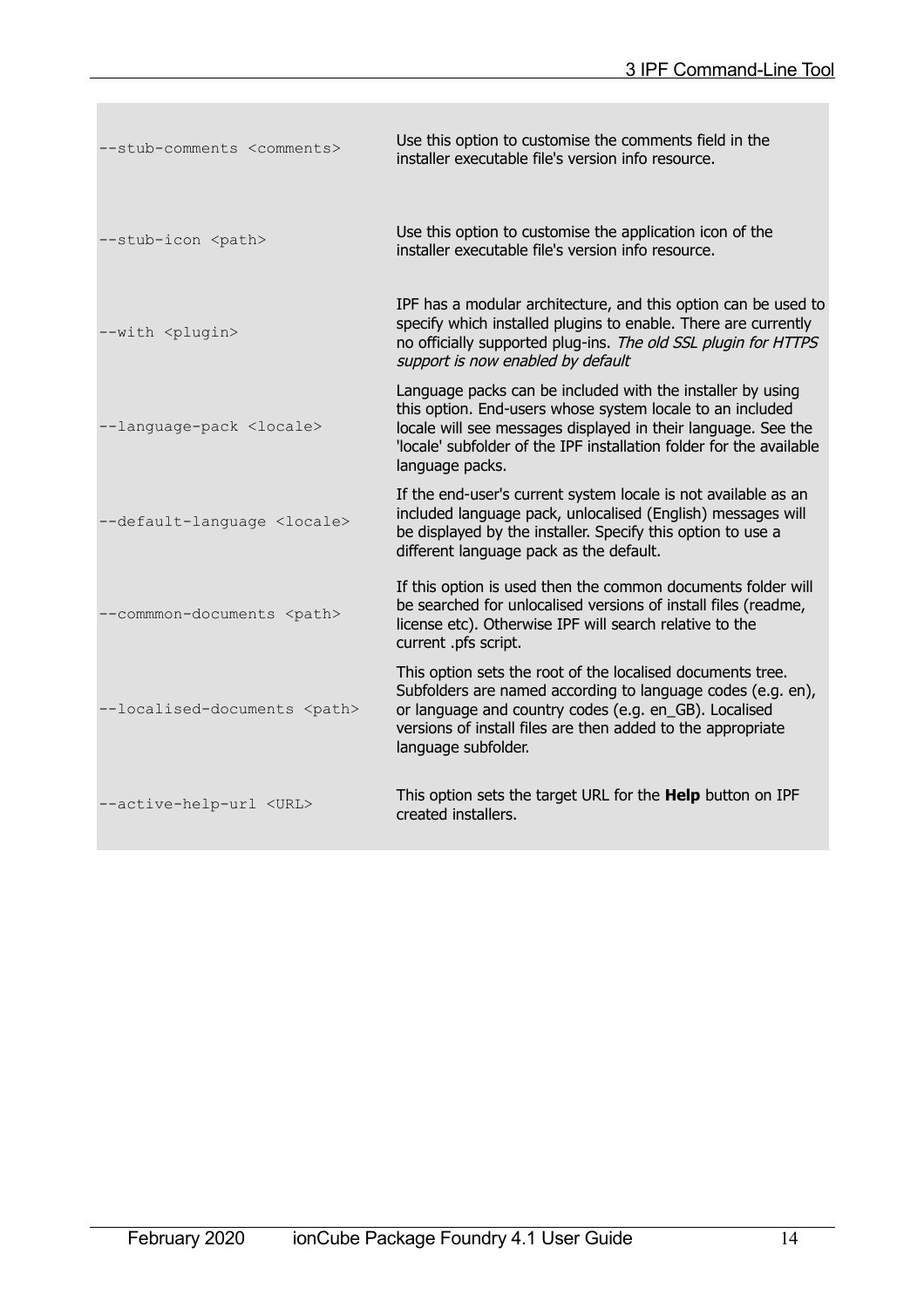## <span id="page-14-0"></span>**4 Package Foundry Scripts**

Package Foundry scripts have the extension .pfs and are used to store settings for the GUI, and to store directives for the IPF command-line tool. Each line in a .pfs file contains a directive for the Package Foundry. Blank lines are ignored, and text on a line after the symbol  $\#$  is a comment and ignored.

Relative paths in the script file are relative to the directory the script file is contained in, unless otherwise stated in the following sections. Absolute paths are also allowed.

All items in the script file have the form

item-name arg1, arg2, ...

where most items take a single argument but some take a second. Arguments containing spaces need to be double-quoted

PFS file options will be documented in the following pages.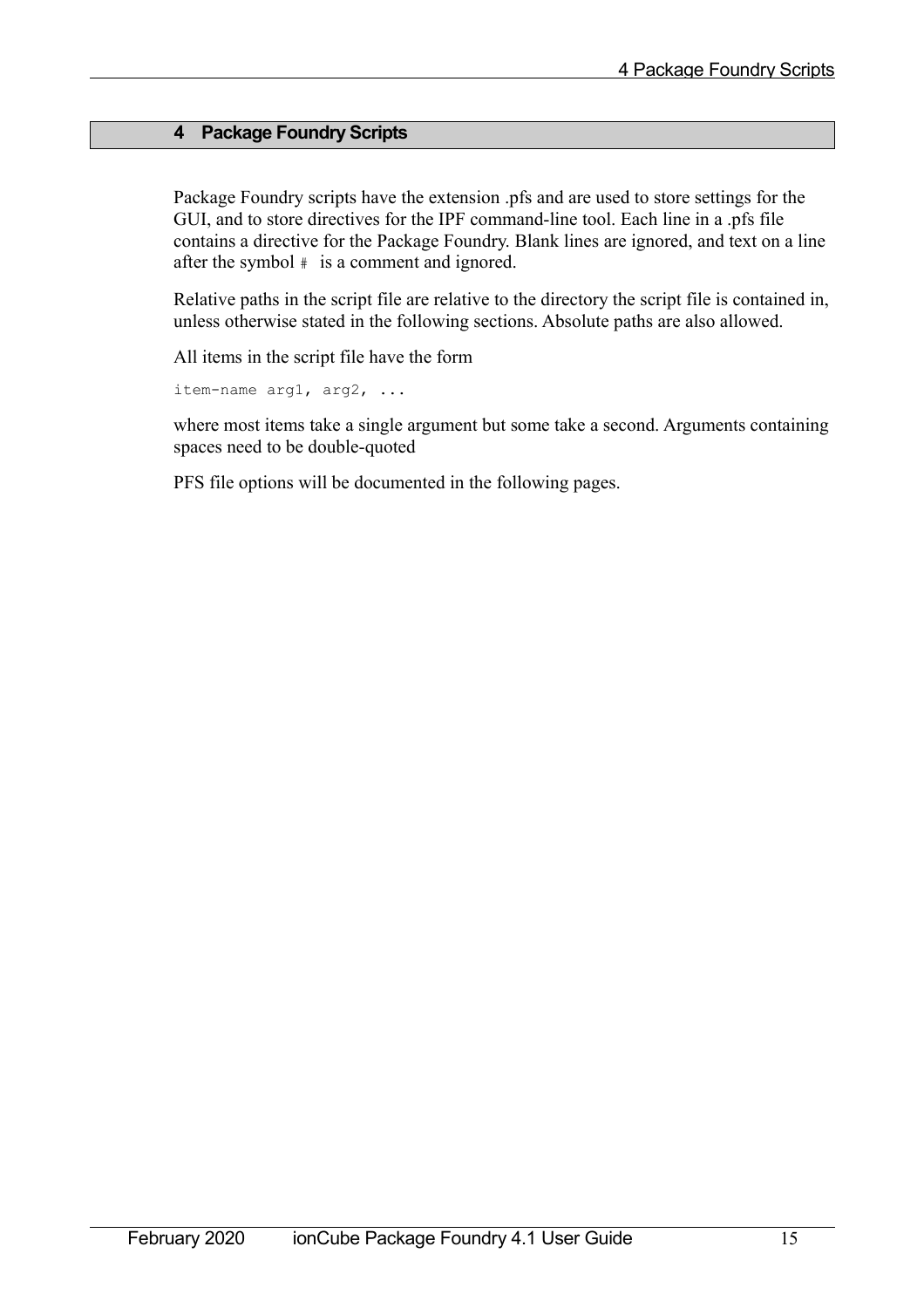## **4.1 Mandatory Items**

**Item**: output-file

**Usage**: output-file C:\setup.exe

This item sets the path of the Package Foundry's output file.

**Item**: package-name

**Usage**: package-name "Example Application"

This item sets the name of the package, as used throughout the package installer.

**Item**: package-dir

**Usage**: package-dir "../my package"

Either a folder or a file (see below) must be specified containing the files comprising the application to be installed.

**Item**: package-file

**Usage**: package-file package.tar.gz

If the application has already been compressed with a supported compression method as described below, the path of the archive may be specified. Archive file's use their base folder as the current directory for configuration files and the main index page. More detail is given in [4.2 Basic Settings](#page-24-1)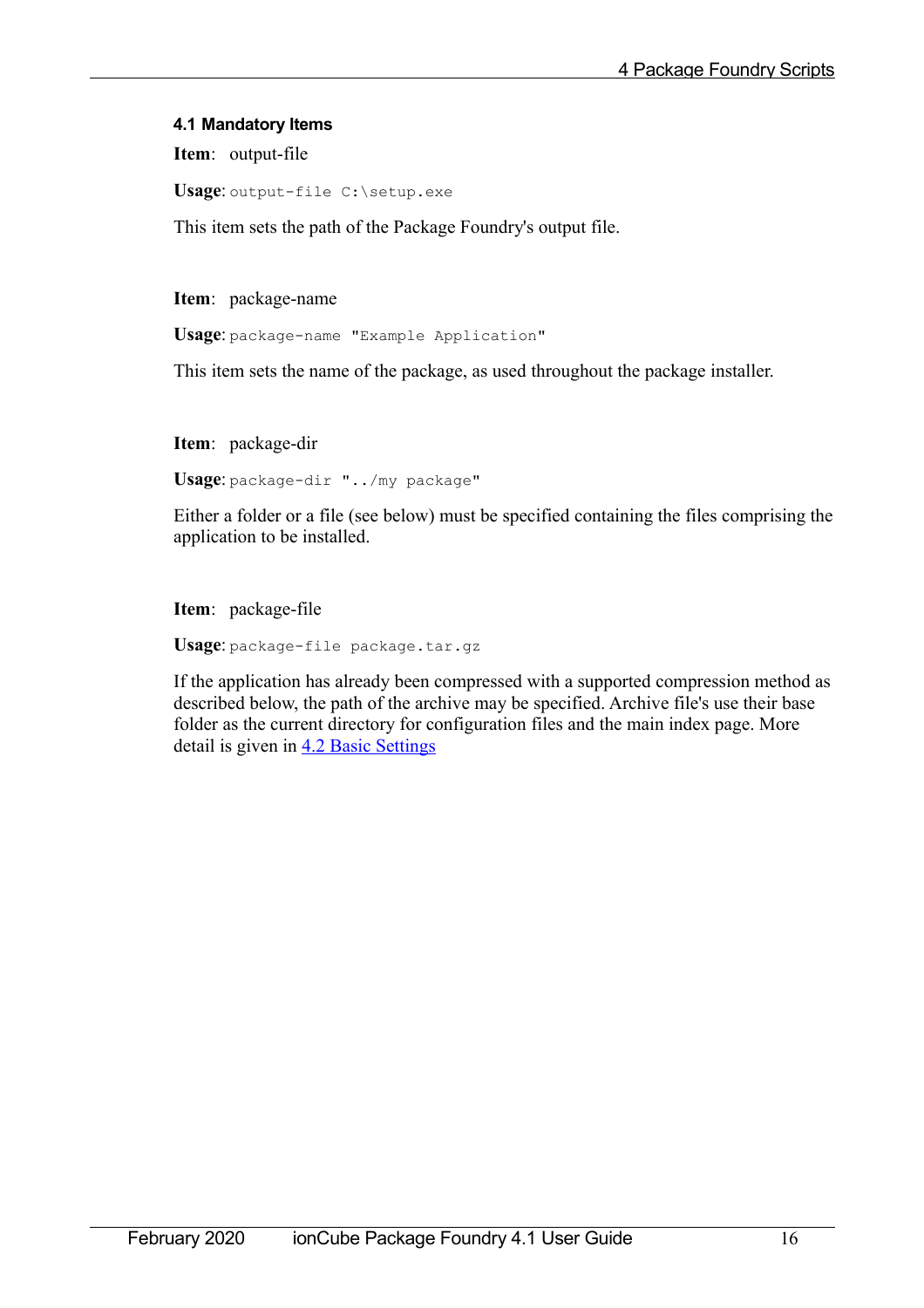#### **4.2 Optional Items**

**Item**: default-package-folder-name

**Usage**: default-package-folder-name "WebEdit"

Default name for the top-level package folder after installation. This can be omitted.

**Item**: product-version

**Usage**: product-version "1.0 RC8"

The product version may be specified with this item. The default value is '1.0'.

**Item**: compression-level

**Usage**: compression-level 7

When using gzip compression to compress a package folder a compression level may be specified from 0 to 9. Level 9 gives the best compression but is slower than level 1. Level 6 is a reasonable value. Level 0 specifies that no compression should be used.

**Item**: license-file

**Usage**: license-file license.txt

If this item is used the specified file will be displayed during the installation process.

**Item**: ignore-file

**Usage**: ignore-file ipf.ignore

The ignore file is a line separated list of wildcard patterns (using \* and ?) that can be used to ignore certain files or folders in a package when building it, for example a .gitignore file or tests folder.

**Item**: expire-date

**Usage**: expire-date 2030-01-27

Declares a date at which point opening the executable file will display a message that the package has expired and they need to ask the package distributor for a new one. Requires ISO 8601 formatting (YYYY-mm-dd).

**Item**: readme-file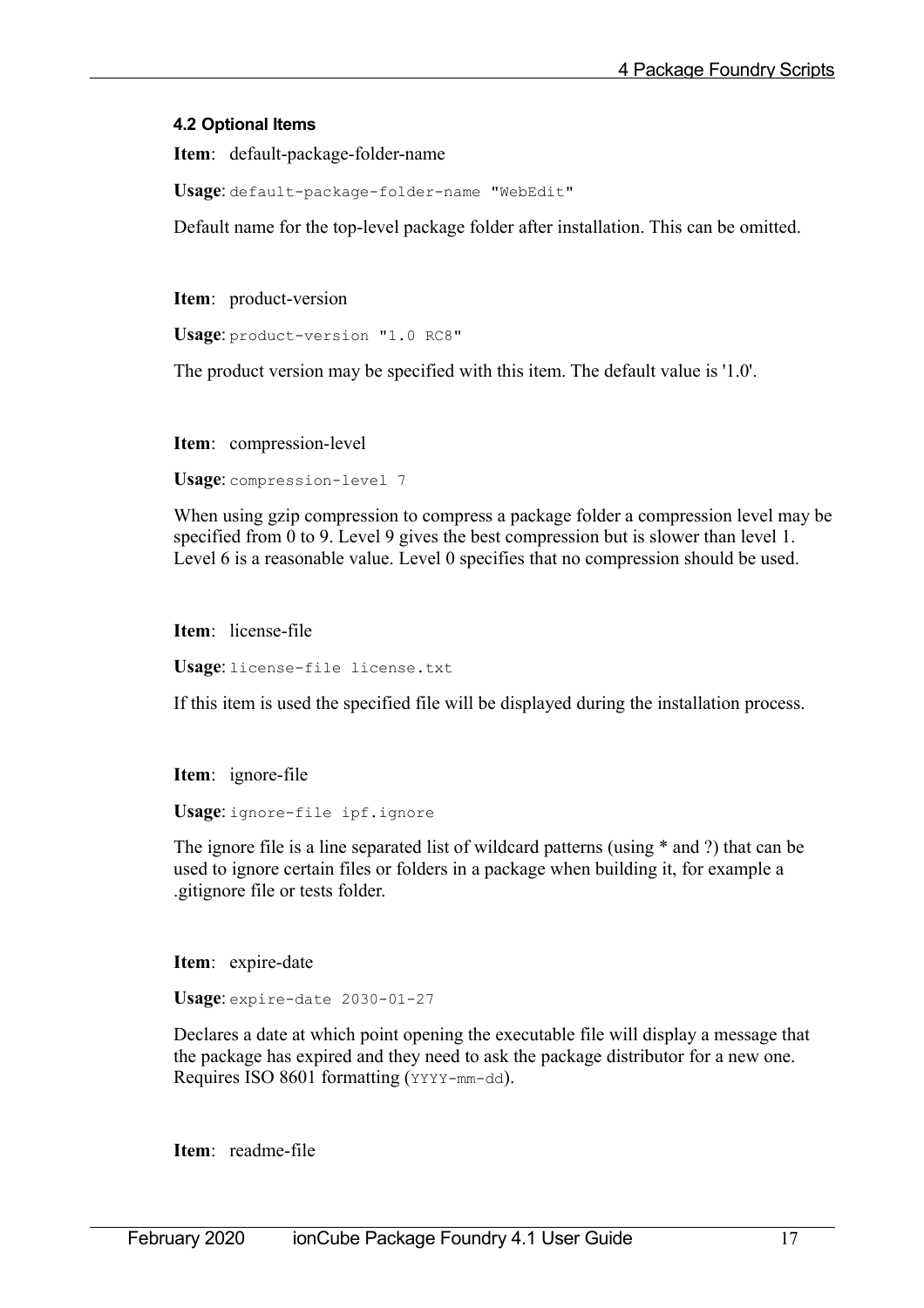**Usage**: readme-file readme.txt

If this item is used the use will have the option of displaying the readme file at the end of the installation process. This can be a txt, pdf, or HTML file and Windows will open it using the associated program.

**Item**: intro-file

**Usage**: intro-file intro.html

An introduction can be shown after the license agreement (or start page, if the license in not present). This introduction may contain installation instructions or other information. Either the path of a file can specified, or a URL.

**Item**: intro-file-external

**Usage**: intro-file-external 1

If this option is set, the intro file will be launched externally using the Windows file association. For example, an html file will be launched in the default web browser. If this option is not set then the intro file will be displayed in the installer itself.

**Item**: configurable-file

**Usage**: configurable-file config.txt

After installation of a product it is often necessary to edit text files in order to configure the application. Installers created with the Package Foundry can automate this task by downloading, editing and uploading configuration files. You can specify (possibly multiple) such files using the configurable-file item.

**Item**: chmod-package

**Usage**: chmod-package o-w file.php

If a folder is to be used as the package source, and the compression type is set to  $gzip$ , permissions can be specified for files or subfolders in the package. These permissions override the permissions of the source file or folder and are used when installing the package either locally or via FTP. This is especially useful on Windows as it enables one to create a package with UNIX-style permissions. Permissions can be specified either as a list as in  $q+r$ , o-w, or in octal as in 660.

**Item**: use-server-permissions

```
Usage: use-server-permissions 1
```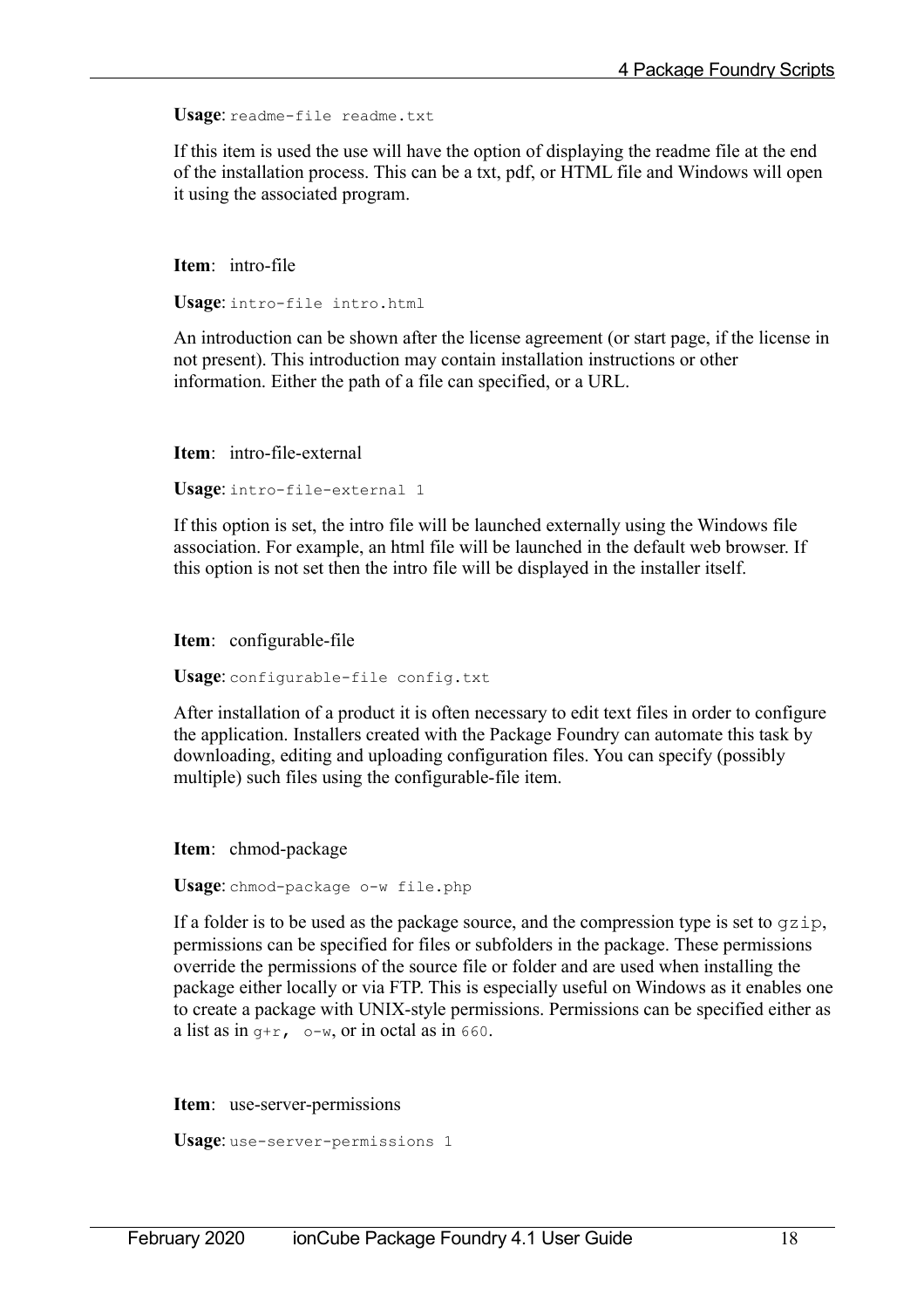If the package is a folder rather than an archive this option specifies that file and folder permissions should not be edited once the item is uploaded to the target FTP server. If this option is set to 0 then permissions will be modified according to the default-filemode and default-folder-mode options as described below. The default value for this option is 1.

**Item**: default-file-mode

**Usage**: default-file-mode 606

When compressing a package archive with gzip compression this setting specifies the default permission mode to use for those files not specified with chmod-package. This option only applies to the Windows version of IPF, as on Linux permissions can be easily set for the package folder using the shell. The default value is 644.

**Item**: default-folder-mode

**Usage**: default-folder-mode 755

When compressing a package archive with gzip compression this setting specifies the default permission mode to use for those folders not specified with chmod-package. This option only applies to the Windows version of IPF, as on Linux permissions can be easily set for the package folder using the shell. The default value is 755.

**Item**: disable-permissions-warning

**Usage**: disable-permissions-warning 0

The setting of permissions will only work if the chmod command is supported on the target FTP server. If disable-permission-warning is not set, then a warning will be displayed if permissions cannot be set. The files and permissions specified with chmod-package will be listed. The warning is only displayed if at least one item is specified with chmod-package.

**Item**: disable-local-installs

**Usage**: disable-local-installs 1

If a product will only be installed to remote servers, and never to an end-user's local machine, then this option can be used to remove the Installation Type wizard step. This option would be useful, for example, if the creator of the package was intending to use the package to install to a handful of their own remote servers. If a product is for general release then usually this option should not be used.

**Item**: allow-pfn-edit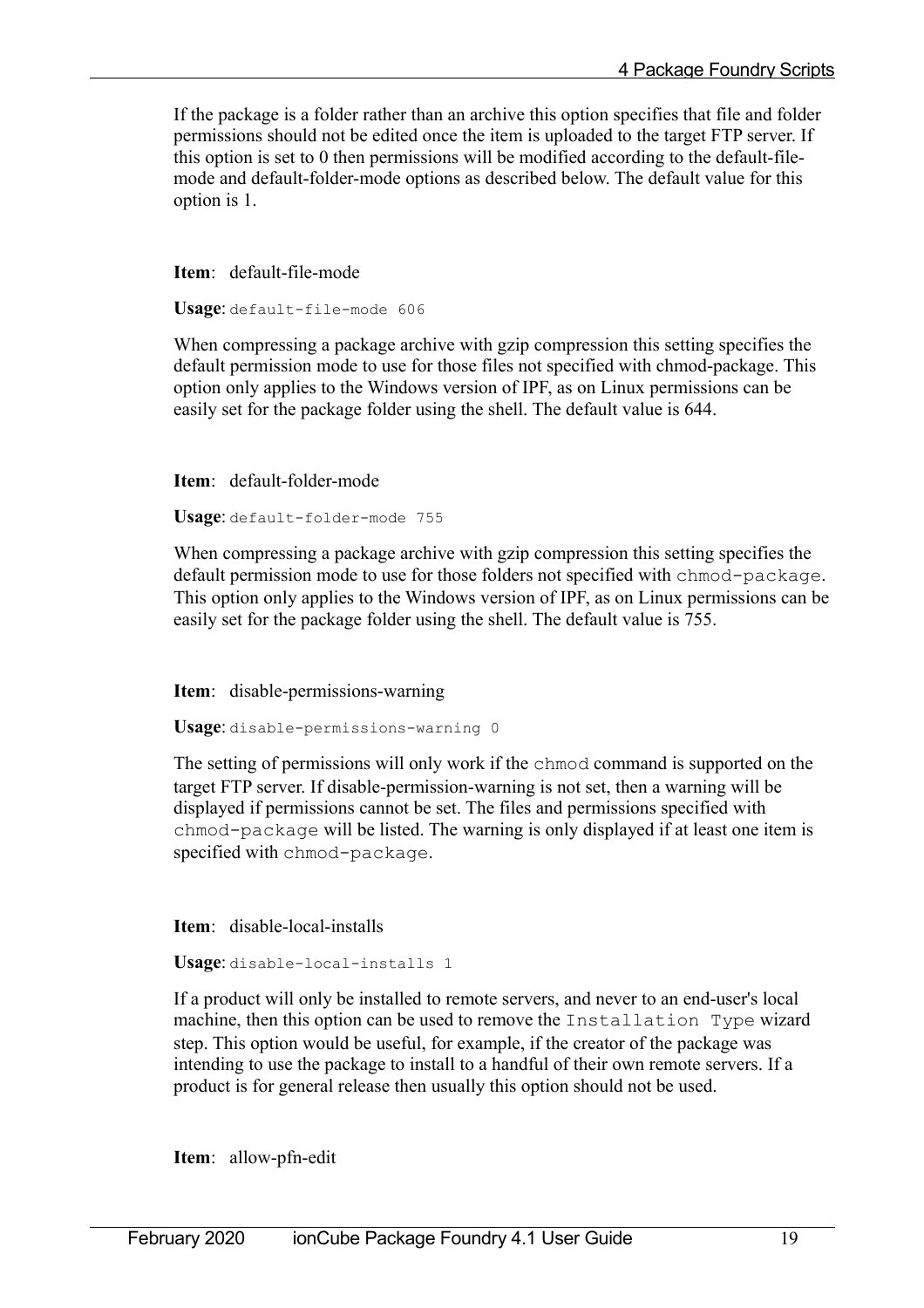**Usage**: allow-pfn-edit 0

When this option is set to 1 the end-user will be able to edit the package folder name.

**Item**: hide-product-info

**Usage**: hide-product-info 1

When this option is set to 1 the product name and version will not be displayed over the side panel image.

**Item**: main-page

**Usage**: main-page index.php

This item can be set to the main page of the package. The Configuration Tool will then launch this page in the user's default browser when they click Launch.

**Item**: image-side-panel

**Usage**: image-side-panel my-panel.png

This item enables customisation of the side panel image on the first page and last pages of the package installer. The image must have file extension .png, .jpeg, .jpg, .bmp, or .gif, and be a valid image of the corresponding image format.

**Item**: image-motif

**Usage**: image-motif motif.png

This item enables customizations of the image appearing on the top right of most pages in the package installer wizard. As with the side panel image, this image must be in Portable Network Graphics format.

**Item**: auto-install-loaders

**Usage**: auto-install-loaders 1

By default, Loaders will be installed downloaded if they are not already installed on the target server. Use this option to control whether to enable the automatic donwnload of Loaders.

**Item**: all-encoded-files-binary

```
Usage: all-encoded-files-binary 0
```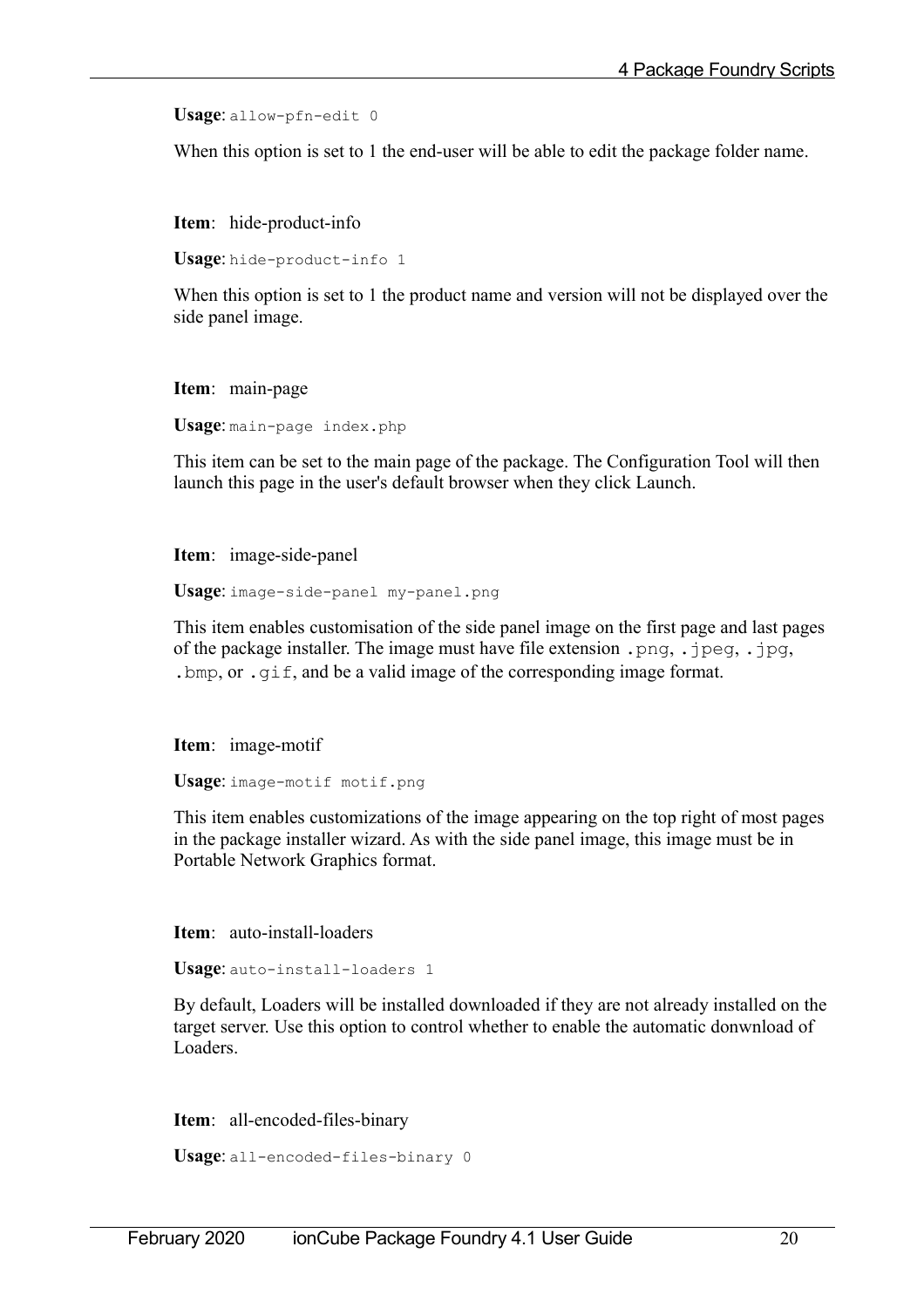Use this option to specify whether all files in the application which are encoded with the ionCube Encoder have been encoded in binary mode.

**Item**: post-install-php

**Usage**: post-install-php my-app/readme.php

Set this item to the URL of a page that should be launched in the user's default web browser after installation is complete. The URL is relative to the folder the user uploads the application into.

**Item**: post-install-php-interactive

**Usage**: post-install-php-interactive 1

This item specifies whether the post-install script requires user-interaction. If so, then the page will be launched in a browser, otherwise it will be executed silently by the Package Installer.

**Item**: run-post-install

**Usage**: run-post-install config

Sometimes a post-install script should be run at the end of the installation wizard, and sometimes it should be run after configuration files have been saved to the server. Use the value config to specify that the post-install script should run after configuration, and any other value to specify that it should run after file upload and any Loader installation.

**Item**: stub-version

**Usage**: stub-version 1.2.0.1

Use this option to customise the version number of the installer executable file.

**Item**: stub-product

**Usage**: stub-product "My Product"

Use this option to customise the product name in the installer executable file's version info resource.

**Item**: stub-copyright

**Usage**: stub-copyright "Copyright ionCube 2019"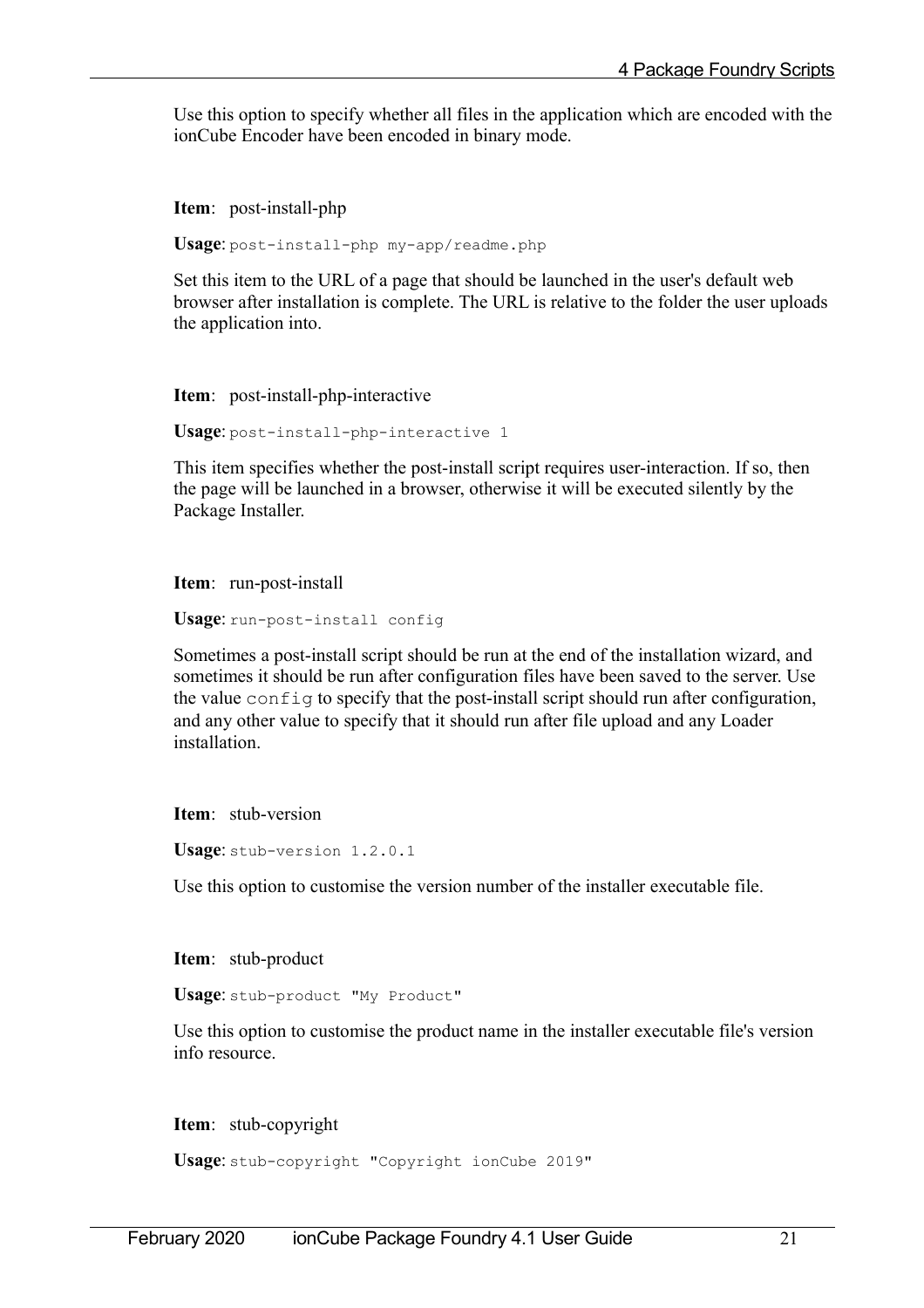Use this option to customise the copyright message in the installer executable file's version info resource.

**Item**: stub-description

**Usage**: stub-description "IPF installer product"

Use this option to customise the product description in the installer executable file's version info resource.

#### **Item**: stub-comments

**Usage**: stub-comments "Beta build"

Use this option to customise the comments field in the installer executable file's version info resource.

#### **Item**: stub-icon

**Usage**: stub-icon C:\my\_icon.ico

Use this option to customise the application icon of the installer executable file's version info resource.

#### **Item**: with

**Usage**: with myPlugin

IPF has a modular architecture, and this option can be used to specify which installed plugins to enable. There are no currently supported official plugins

**Item**: add-language-pack

**Usage**: add-language-pack de

Language packs can be included with the installer by using this option. End-users whose system locale to an included locale will see messages displayed in their language. See the locale subfolder of the IPF installation folder for the available language packs.

**Item**: default-locale

**Usage**: default-locale de

If the end-user's current system locale is not available as an included language pack, unlocalised (English) messages will be displayed by the installer. Specify this option to use a different language pack as the default.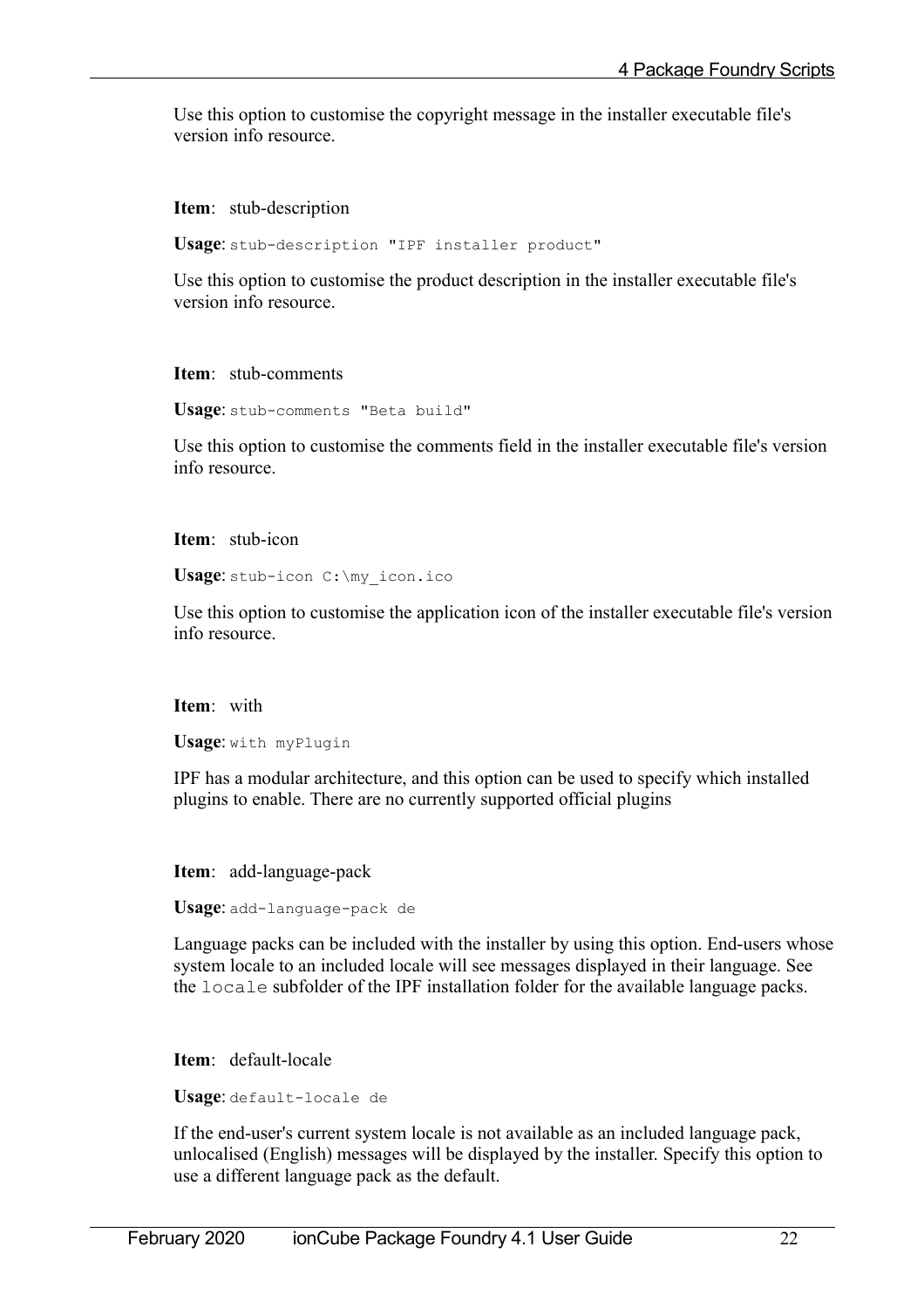**Item**: commmon-documents

**Usage**: commmon-documents C:\docs

If this option is used then the common documents folder will be searched for unlocalised versions of install files (readme, license etc). Otherwise IPF will search relative to the current . pfs script.

**Item**: localised-documents

**Usage**: localised-documents C:\locale

This option sets the root of the localised documents tree. Subfolders are named according to language codes (e.g. en), or language and country codes (e.g. en\_GB). Localised versions of install files are then added to the appropriate language subfolder.

**Item**: active-help-url

**Usage**: active-help-url http://www.mysite.com/install-help/index.php

This option sets the target URL for the Help button on IPF created installers.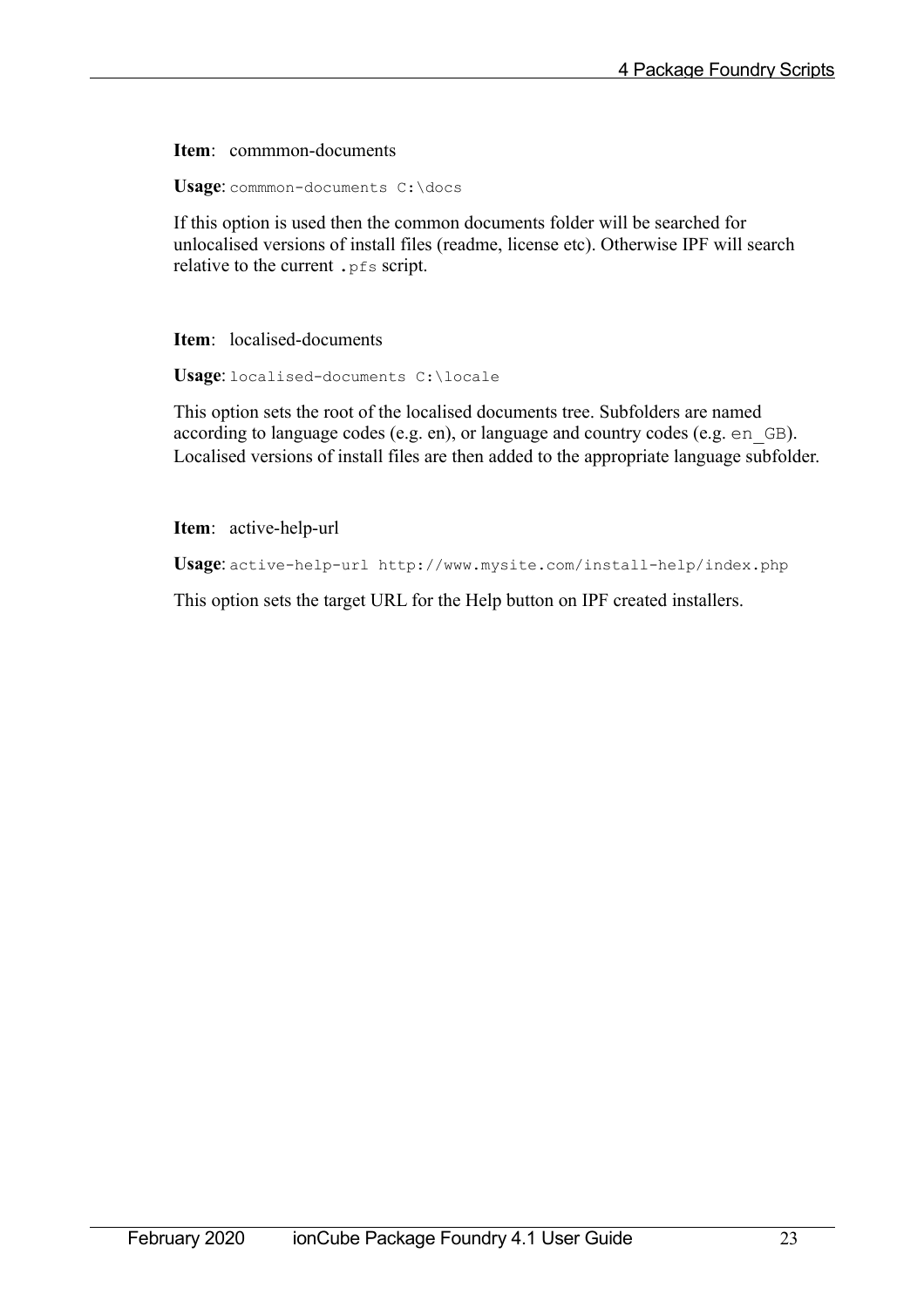## <span id="page-23-2"></span>**5 IPF GUI For Windows**

#### <span id="page-23-1"></span>**5.1 Introduction**

The Windows release of IPF comes with the IPF GUI, a simple and easy to use way to both select and change various options for packages, and also to build and run them. To build a product, click Build or press the F7 key. The Log tab will show detailed output from the IPF command-line tool. Once a build is complete, a dialogue will appear to report success or failure. You can test your package executable at any time by pressing F5 or selecting Run from the Project application menu.

This section will explain the various options page by page inside the GUI.

#### <span id="page-23-0"></span>**5.2 Basic Settings**

Basic IPF settings are selected on the Basic tab:

| Package Foundry - [Untitled*]<br>Project Options Help<br>File |                                                                                          | ×<br>п                |
|---------------------------------------------------------------|------------------------------------------------------------------------------------------|-----------------------|
| <b>Basic</b>                                                  | Install Files Special Files Permissions Images Customisation Miscellaneous Languages Log |                       |
| <b>Product details</b>                                        |                                                                                          |                       |
|                                                               |                                                                                          |                       |
| Product name:<br>mypackage                                    |                                                                                          | 1.0 RC2<br>Version:   |
| Add to side panel image                                       |                                                                                          |                       |
| Package source                                                |                                                                                          |                       |
| ◯ Package archive:                                            |                                                                                          | i.                    |
| Rackage folder:<br>C:/my-webapp2                              |                                                                                          |                       |
|                                                               |                                                                                          | m                     |
| Install target                                                |                                                                                          |                       |
| Default package folder name                                   |                                                                                          |                       |
| mypfn                                                         |                                                                                          |                       |
| Allow end-user to edit the package folder name                |                                                                                          |                       |
| $\boxdot$ Allow installations to the end-user's local machine |                                                                                          |                       |
| <b>Encoded PHP files</b>                                      |                                                                                          |                       |
| $\sqrt{\phantom{a}}$ Enable automatic Loader installation     |                                                                                          |                       |
| All ionCube encoded files are binary encoded                  |                                                                                          |                       |
| Output executable file                                        |                                                                                          |                       |
| Output path                                                   |                                                                                          |                       |
|                                                               | c:\projects\ipf-trunk\iicgui\Debug\\\WTLStub\Debug\wtl_setup.exe                         | $\cdots$              |
|                                                               |                                                                                          |                       |
|                                                               |                                                                                          |                       |
| <b>Run Setup</b><br>Help                                      |                                                                                          | <b>Build</b><br>Close |
| Ready                                                         |                                                                                          |                       |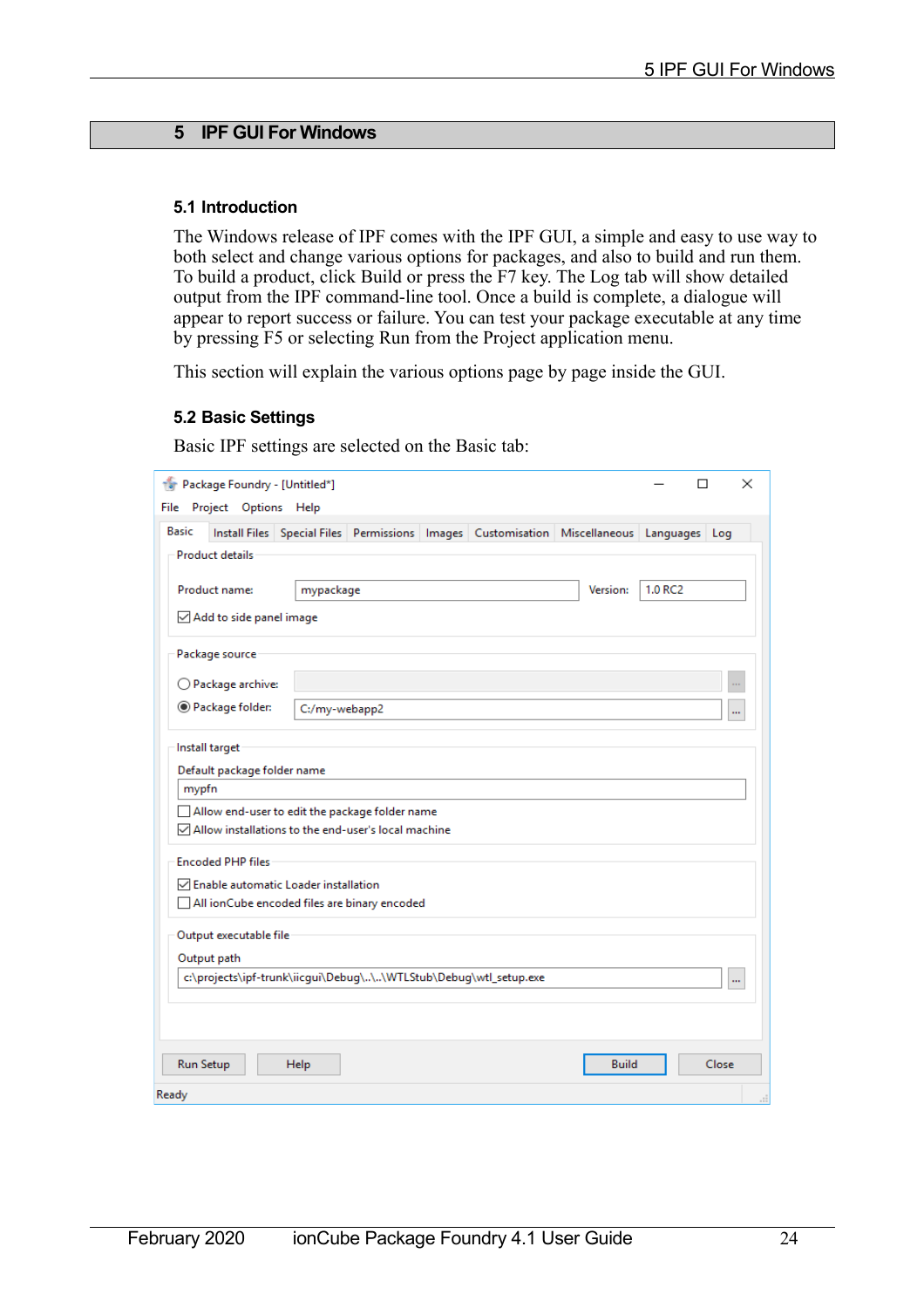## <span id="page-24-2"></span>5.2.1 Product Details

The Product name and Product Version can be specified and appear on the created executable multiple times throughout the installation process.

## <span id="page-24-1"></span>5.2.2 Package Source

Package Source is where you select the package you would like to create an installer for, this can either be inside a folder or compressed as an archive:

Choose the "Package archive" option if you have a zip file or tar.gz file which should be used as the package when creating the installer. Usually it is preferable to use a tar.gz since some servers are able to upload these files in compressed form, then extract on the server, which might reduce transfer time. IPF requires the archive to be a single compressed folder (with subfolders and files), although the name of the top level folder will be replaced with the package folder name (see below). For example the structure should be project.zip/myproject/(project files)

If using an archive, related files such as "Main page path" and any configuration files will act as if the current directory was one level in to the archive. E.G in project.zip/myproject/config.txt, the configuration file path should just be "config.txt" as the base directory would be "myproject". The same applies for Main page path.

The benefits to using a folder are that custom permissions (both file and folder) can only be used with a folder and are not accessible for archive files. On the other hand if the package is provided as an archive, the IPF build process will be faster. The name of the specified folder will be ignored, and replaced with the package folder name (see below).

## <span id="page-24-0"></span>5.2.3 Install Target

Some applications require their top-level folder to have a specific name, other applications can have a user-defined top-level folder name, and some applications are designed to be located in the 'web root' of a domain. To achieve the first type of package, enter a name in the Default package folder name field, but leave the Allow end-user to edit the package folder name unchecked. Check this box on the other hand if the user should be allowed to modify the name of the top-level folder. Lastly, for applications that should be installed to the web-root, leave the default package folder name blank.

If a product will only be installed to remote servers, and never to an end-user's local machine, then the Allow installations to the end-user's local machine checkbox can be unchecked. This will remove the 'Installation Type' wizard step. This option would be useful, for example, if the creator of the package was intending to use the package to install to a handful of their own remote servers. If a product is for general release then usually this option should not be used.

In order to automatically enable Loaders for ionCube Encoded files, check the Enable automatic Loader installation box. Checks will be performed on the end-user's server to verify whether the server is able to execute encoded files. If Loaders are not currently installed then the installer will attempt to transfer appropriate Loaders to the target server. If this option is selected, the end-user will be prompted to enter the URL of the package on their web server.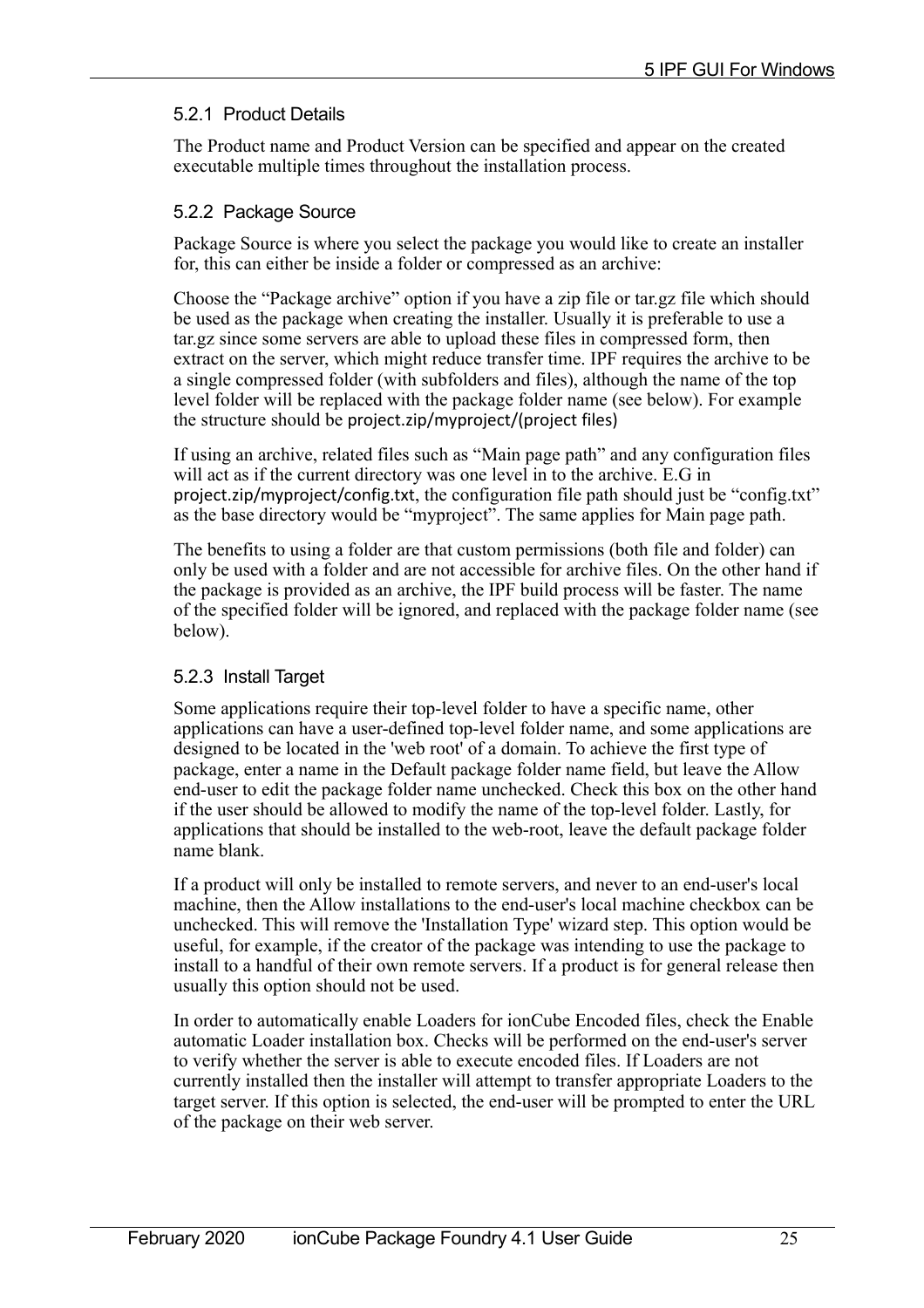Specify whether any encoded files are encoded in the newer ASCII format, or all are encoded in binary format. In the case of ASCII files, and where Loaders are installed on the target server but are not recent enough, updated Loaders will be downloaded.

## <span id="page-25-1"></span>5.2.4 Output Executable File

The output file must be a filename ending in .exe, in an existing directory.

## <span id="page-25-0"></span>**5.3 Install Files**

Files such as a readme and end-user license agreement can be displayed to the user during the installation process within the wizard interface. We refer to these files as install files. Settings related to these files can be entered on the Install Files tab:

| File  | Tar Package Foundry - [Untitled*]<br>Project Options Help |                                 |                                                              |                                                                                                                                                                                                                                                   |              | П     | × |
|-------|-----------------------------------------------------------|---------------------------------|--------------------------------------------------------------|---------------------------------------------------------------------------------------------------------------------------------------------------------------------------------------------------------------------------------------------------|--------------|-------|---|
|       | <b>Basic</b><br>Info                                      |                                 |                                                              | Install Files Special Files Permissions Images Customisation Miscellaneous Languages Log                                                                                                                                                          |              |       |   |
|       |                                                           |                                 |                                                              | Files on this page are displayed to the user during installation.<br>You can use an absolute path, or a relative path.<br>Relative paths are searched in the locale folder (if specified),<br>documents folder, then relative to the .pfs script. |              |       |   |
|       | <b>Document folders</b><br>Common documents folder        |                                 |                                                              |                                                                                                                                                                                                                                                   |              |       |   |
|       |                                                           | Localised documents root folder |                                                              | c:\projects\ipf-trunk\iicqui\Debug\\\\My Documents\CommonDocsTest                                                                                                                                                                                 |              |       | ш |
|       |                                                           |                                 |                                                              | c:\projects\ipf-trunk\iicqui\Debuq\\\\My Documents\LocalisedDocsTest                                                                                                                                                                              |              |       | ш |
|       | <b>Install files</b><br>Intro file                        |                                 |                                                              |                                                                                                                                                                                                                                                   |              |       |   |
|       |                                                           | Launch intro file using Windows | c:\projects\ipf-trunk\iicgui\Debug\\\example-files\intro.txt |                                                                                                                                                                                                                                                   |              |       | ш |
|       | Readme file<br>readme.txt                                 |                                 |                                                              |                                                                                                                                                                                                                                                   |              |       | ш |
|       | License file<br>license.txt                               |                                 |                                                              |                                                                                                                                                                                                                                                   |              |       | ш |
|       |                                                           |                                 |                                                              |                                                                                                                                                                                                                                                   |              |       |   |
|       |                                                           |                                 |                                                              |                                                                                                                                                                                                                                                   |              |       |   |
|       | Run Setup                                                 | Help                            |                                                              |                                                                                                                                                                                                                                                   | <b>Build</b> | Close |   |
| Ready |                                                           |                                 |                                                              |                                                                                                                                                                                                                                                   |              |       |   |

## 5.3.1 Document Folders

Localised install files are supported. The path to a folder containing localised documents should be entered in the Localised Documents root folder in order to use this feature. This folder will be searched during the installation for an appropriately localised version of the document, and if a suitable version isn't found, then the nonlocalised version will be used.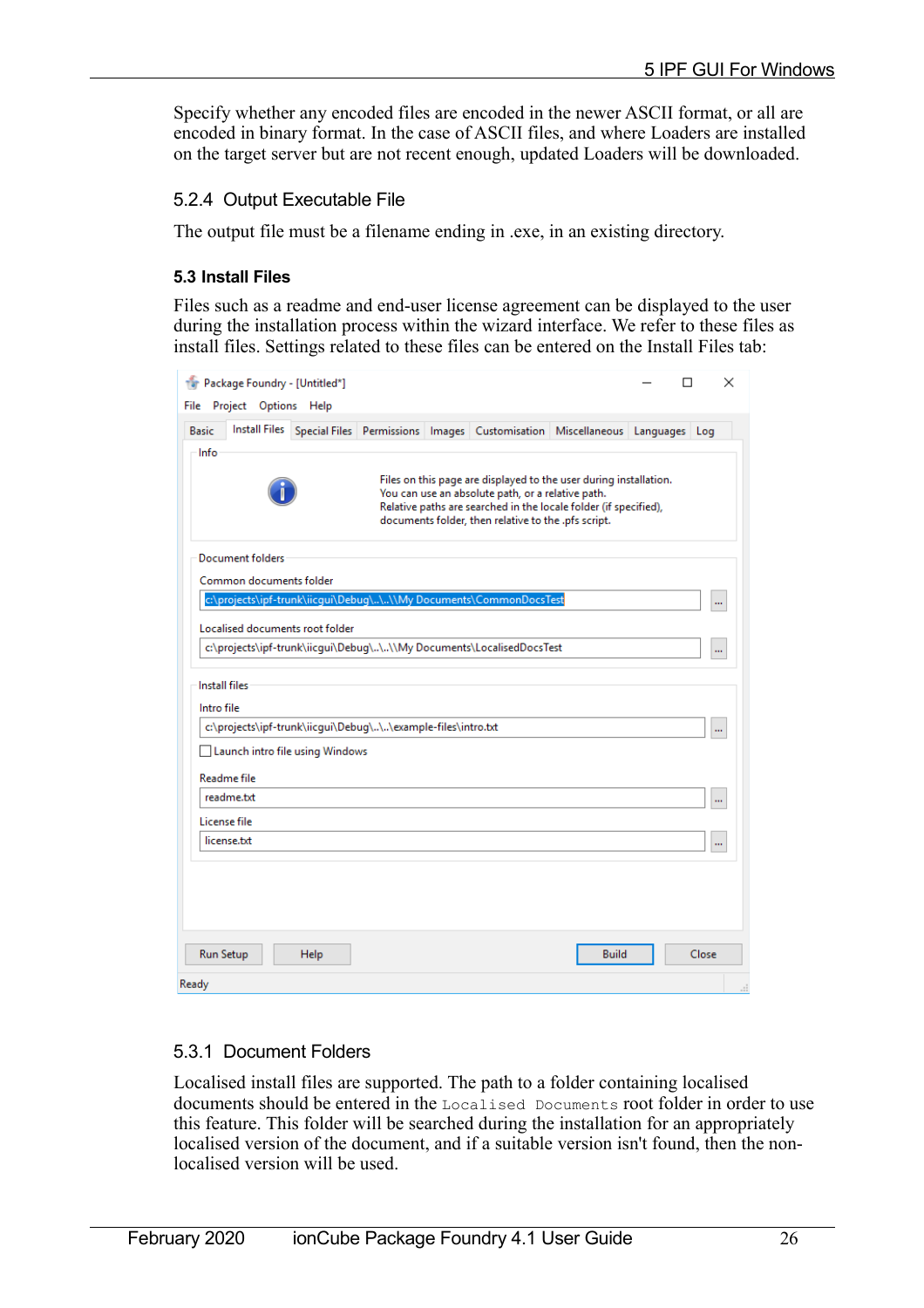Put simply, the localised documents folder should contain localised versions of install files, and the common documents folder should contain default, non-localised versions of these documents (used in case an appropriately localised version is not found).

For example, suppose we enter  $C:\Lambda_{\text{local}}$  as the localised documents folder. We create a subfolder de, and save a German readme.txt into the de folder. We also save a nonlocalised version, English in this case, to C:\docs\readme.txt, and enter C:\docs as the Common Documents Folder. We should enter readme.txt into the Readme File edit box.

In this example, when the installer is run by an end-user whose system is set to the German locale, the readme.txt will be selected from the de folder and displayed to the user. If the user's system was set to Spanish, and no readme.txt was found localised to Spanish, then the file copied from C:\docs\readme.txt would be displayed.

It is not necessary to enter a localised documents folder - in that case the files will always be taken from the common documents folder.

If a common documents folder is not used, then relative paths will be resolved with respect to the location of the .pfs script.

#### <span id="page-26-0"></span>5.3.2 Install Files

Install files are displayed to the user at certain points during the installation process. All files are optional - if the files are not specified, then the corresponding installer wizard page will be omitted.

The License file is displayed immediately after the start page.

The Intro File is shown immediately after the license agreement. It is typically used to display a welcome message, installation instructions, or other text. If the intro file is a text file it can be displayed internally in the installer wizard. Any file with a Windows file association (for example a html file) can be used if the Launch intro file using Windows option is checked. A URL may be specified instead of the path to a file.

The Readme File is displayed at the end of the installation process.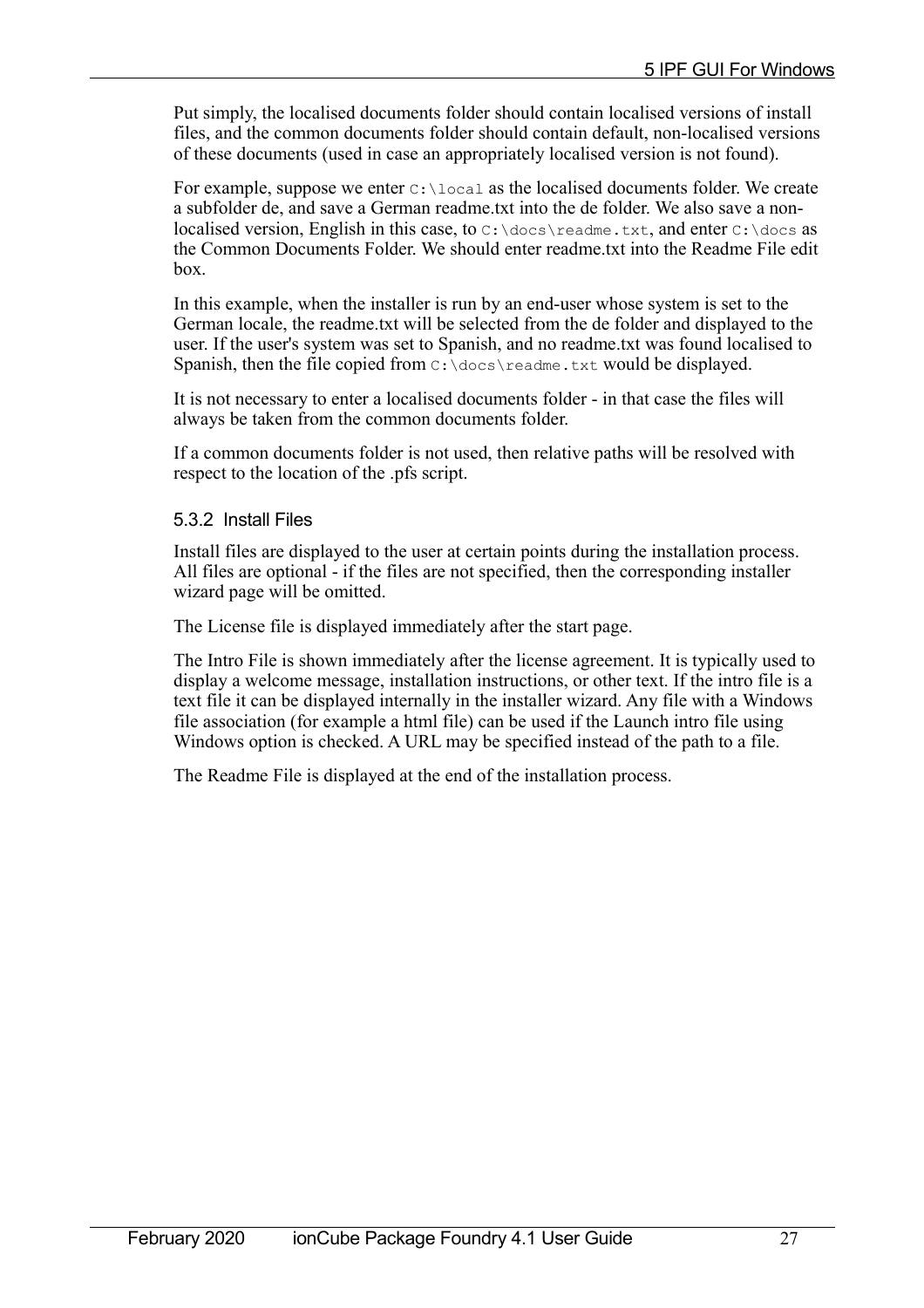|              | The Package Foundry - [Untitled*]<br>File Project Options Help |                                     |                                                                                                       |                                                                                                                                   |               |           | П             | $\times$ |
|--------------|----------------------------------------------------------------|-------------------------------------|-------------------------------------------------------------------------------------------------------|-----------------------------------------------------------------------------------------------------------------------------------|---------------|-----------|---------------|----------|
| <b>Basic</b> |                                                                | Install Files Special Files         | Permissions                                                                                           | Images Customisation                                                                                                              | Miscellaneous | Languages | Log           |          |
| Info         |                                                                |                                     |                                                                                                       |                                                                                                                                   |               |           |               |          |
|              |                                                                |                                     |                                                                                                       | Paths entered below should be relative to the package folder<br>or archive. Do not include the package folder's name in the path. |               |           |               |          |
|              | Post-install script                                            |                                     |                                                                                                       |                                                                                                                                   |               |           |               |          |
|              | Post-install script path                                       |                                     |                                                                                                       |                                                                                                                                   |               |           |               |          |
|              |                                                                |                                     |                                                                                                       |                                                                                                                                   |               |           |               |          |
|              |                                                                | Post-install script is interactive  |                                                                                                       |                                                                                                                                   |               |           |               |          |
|              |                                                                |                                     | Run post-install script after configuration step                                                      |                                                                                                                                   |               |           |               |          |
|              |                                                                |                                     |                                                                                                       |                                                                                                                                   |               |           |               |          |
| Main page    |                                                                |                                     |                                                                                                       |                                                                                                                                   |               |           |               |          |
|              | Main page path                                                 |                                     |                                                                                                       |                                                                                                                                   |               |           |               |          |
|              | index.php                                                      |                                     |                                                                                                       |                                                                                                                                   |               |           |               |          |
|              |                                                                |                                     |                                                                                                       |                                                                                                                                   |               |           |               |          |
|              |                                                                |                                     |                                                                                                       |                                                                                                                                   |               |           |               |          |
|              | <b>Configuration files</b>                                     |                                     |                                                                                                       |                                                                                                                                   |               |           |               |          |
|              |                                                                |                                     |                                                                                                       |                                                                                                                                   |               |           |               |          |
| Paths        |                                                                |                                     |                                                                                                       |                                                                                                                                   |               |           |               |          |
|              | config.txt                                                     |                                     |                                                                                                       |                                                                                                                                   |               |           |               |          |
|              |                                                                | Double-click here to add a new item |                                                                                                       |                                                                                                                                   |               |           |               |          |
|              |                                                                |                                     | Double-click an item to edit its value, or press the Delete key to remove an item.                    |                                                                                                                                   |               |           |               |          |
|              |                                                                |                                     |                                                                                                       |                                                                                                                                   |               |           |               |          |
| Ignore File  |                                                                |                                     |                                                                                                       |                                                                                                                                   |               |           |               |          |
|              |                                                                |                                     |                                                                                                       |                                                                                                                                   |               |           | <b>Browse</b> |          |
|              |                                                                |                                     | An Ignore File will not add any files to the package based on a line seperated list of Regex patterns |                                                                                                                                   |               |           |               |          |
|              |                                                                |                                     |                                                                                                       |                                                                                                                                   |               |           |               |          |
| Run Setup    |                                                                | Help                                |                                                                                                       |                                                                                                                                   | <b>Build</b>  |           | Close         |          |

#### <span id="page-27-1"></span>**5.4 Special Files**

Package files requiring user configuration can be specified, and scripts nominated to be executed when a package has been installed or configured. These files are entered on the Special Files tab:

#### <span id="page-27-0"></span>5.4.1 Post-Install Script

A post-install script can be triggered at the end of installation. This might be a background PHP script or the main web page that you want the user to see after installation, for example to guide the user through setup of the application with database creation and so on. The script can be any file in the package such as a PHP script, a plain .html file or an image. To launch the script in a web browser window check the Post-install script is interactive option. Otherwise leave this unchecked to execute the script silently. If a non-interactive post-install script does produce output such as error messages, the output will be shown in a dialog and not lost.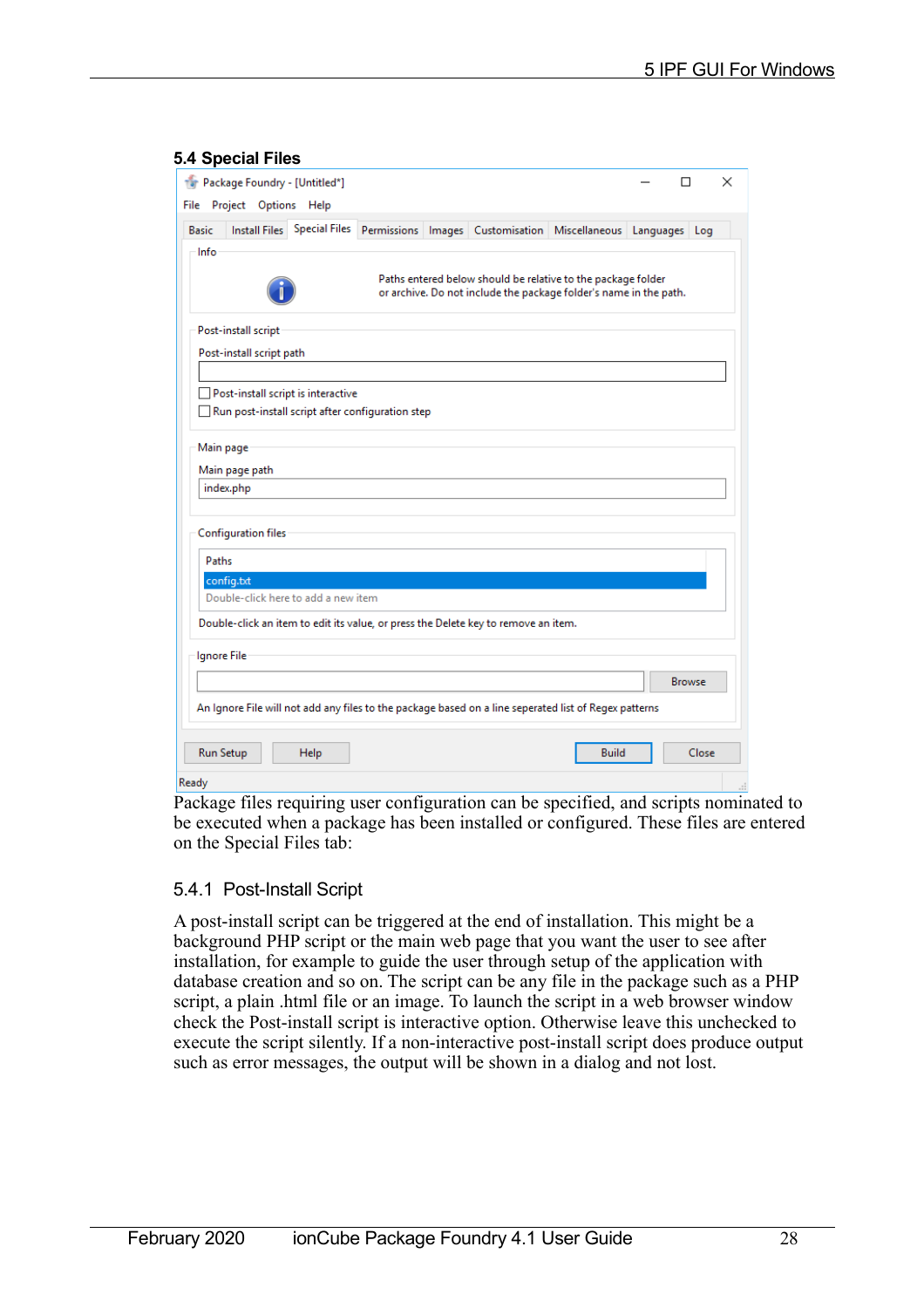## <span id="page-28-1"></span>5.4.2 Configuration Files

Any files that should be configured by the user can be entered in the list of Configuration files. If configuration files are specified, after installation the end user will be able to configure those files in a text editor window locally using a Configuration Tool. Once configured, the configuration files are automatically updated in the target installation.

If the Run post-install script after configuration step box is checked and there are configuration files, the post-install script will not be run at the end of installation. Instead the script will be executed each time the end-user clicks the Apply button of the Configuration Tool and after the configurable files have been uploaded to the server. This allows any background tasks dependent on configuration files to be run again.

When configuration files are specified, a Main page path may also be given for a script that will be launched in the user's default browser when they click the Launch button of the Configuration Tool after they have completed their configuration changes.

NOTE: the Main page path is used only when configuration files have been specified. If there are no configuration files, the Main page path is ignored and only the post install script will be run.

## <span id="page-28-0"></span>5.4.3 Ignore File

Any specific files or folders can be ignored during packaging. For example you may not want to add a tests folder, a .gitignore file or perhaps any files ending in . temp to your package. Ignore files have support for wildcard matching (e.g the \* and ?) symbols for more complex needs. These 3 scenarios can be fixed using a line separated plain text ignore file ending in .ignore. For the example just specified, the ignore file may look like:

 $t \geq t$ s

.gitignore

\*.temp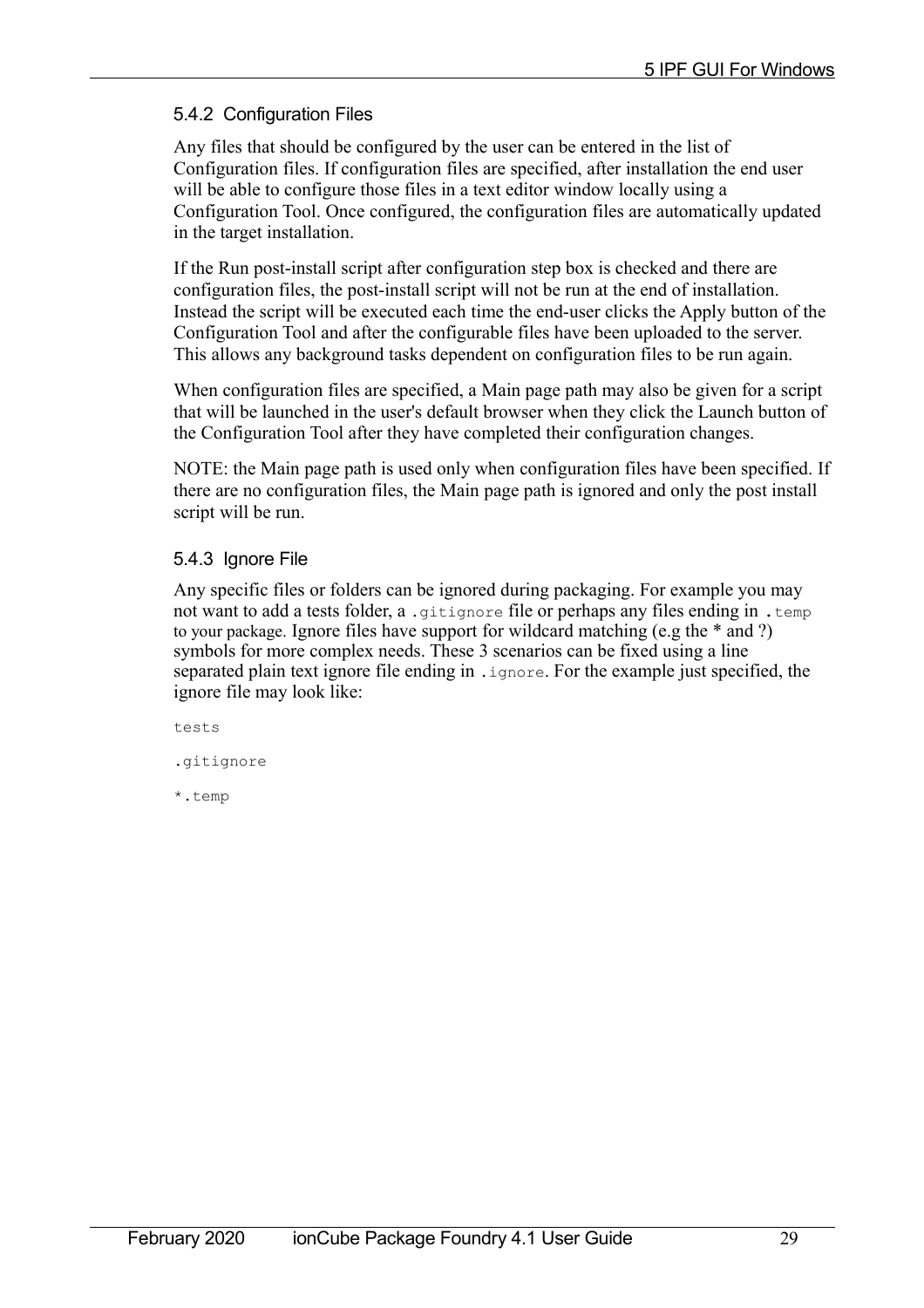## <span id="page-29-1"></span>**5.5 Custom Permissions**

| File Project Options Help<br><b>Basic</b><br>Install Files Special Files           | Permissions          | Images Customisation                                                                                                      | Miscellaneous | Languages Log |  |
|------------------------------------------------------------------------------------|----------------------|---------------------------------------------------------------------------------------------------------------------------|---------------|---------------|--|
| Info                                                                               |                      |                                                                                                                           |               |               |  |
|                                                                                    |                      | Permissions specified on this page modify or replace permissions<br>of files and folders in the package source directory. |               |               |  |
|                                                                                    |                      | Examples of valid permissions are: 770 and g+w.                                                                           |               |               |  |
|                                                                                    | to use this feature. | 'Package is a folder' and 'gzip' compression must be selected                                                             |               |               |  |
| Package permissions                                                                |                      |                                                                                                                           |               |               |  |
| Path                                                                               | Permission           |                                                                                                                           |               |               |  |
|                                                                                    |                      |                                                                                                                           |               |               |  |
| index.php<br>Double-click here to add a new item                                   | 606                  |                                                                                                                           |               |               |  |
| Double-click an item to edit its value, or press the Delete key to remove an item. |                      |                                                                                                                           |               |               |  |
| For package files and folders not on the above list:                               |                      |                                                                                                                           |               |               |  |
| Use FTP server permissions                                                         |                      |                                                                                                                           |               |               |  |
| $\bigcirc$ Use the following permissions:<br>Default file permission:              | 644                  |                                                                                                                           |               |               |  |
| Default folder permission:                                                         | 755                  |                                                                                                                           |               |               |  |
| $\sqrt{ }$ Display a warning if permissions are not supported by the FTP server    |                      |                                                                                                                           |               |               |  |
|                                                                                    |                      |                                                                                                                           |               |               |  |

When using Windows it can be difficult to set up a package which will have the desired permissions when transferred to the target FTP server. Behaviour with respect to UNIX style permissions can be set on the Permissions tab:

#### <span id="page-29-0"></span>5.5.1 Package Permissions

Individual items within the folder can be given a custom Unix style permission. To add an item, double-click on the grey final item on the list.

Usually most items in a package should have the same permission. If the Use FTP server permissions radio button is selected, then items not on the custom permissions list will receive whatever permission the FTP server uses as its default. Choosing this option is a good idea, as it results in less commands sent over the FTP connection.

If a specific permission is required for most files then this can be set by selecting Use the following permissions and entering the desired values. as noted above, this may increase transfer times since a permission will need to be set for every item in the package.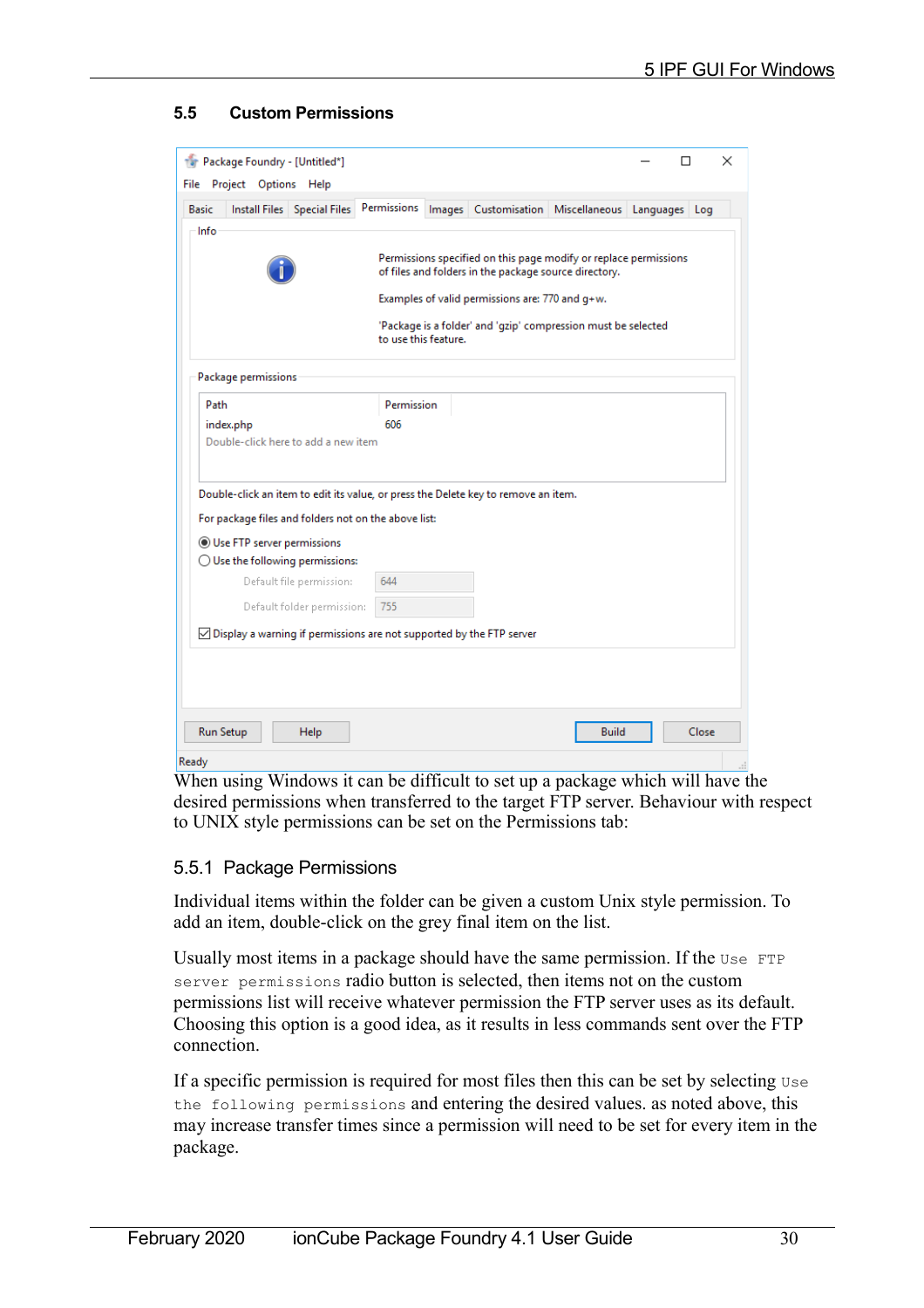Some FTP servers do not support permission setting. This is true in particular for Windows FTP servers, where UNIX style permissions do not make sense. A warning dialog is displayed by default if the target server does not support permission changes, but the final option on this tab allows the dialog to be disabled.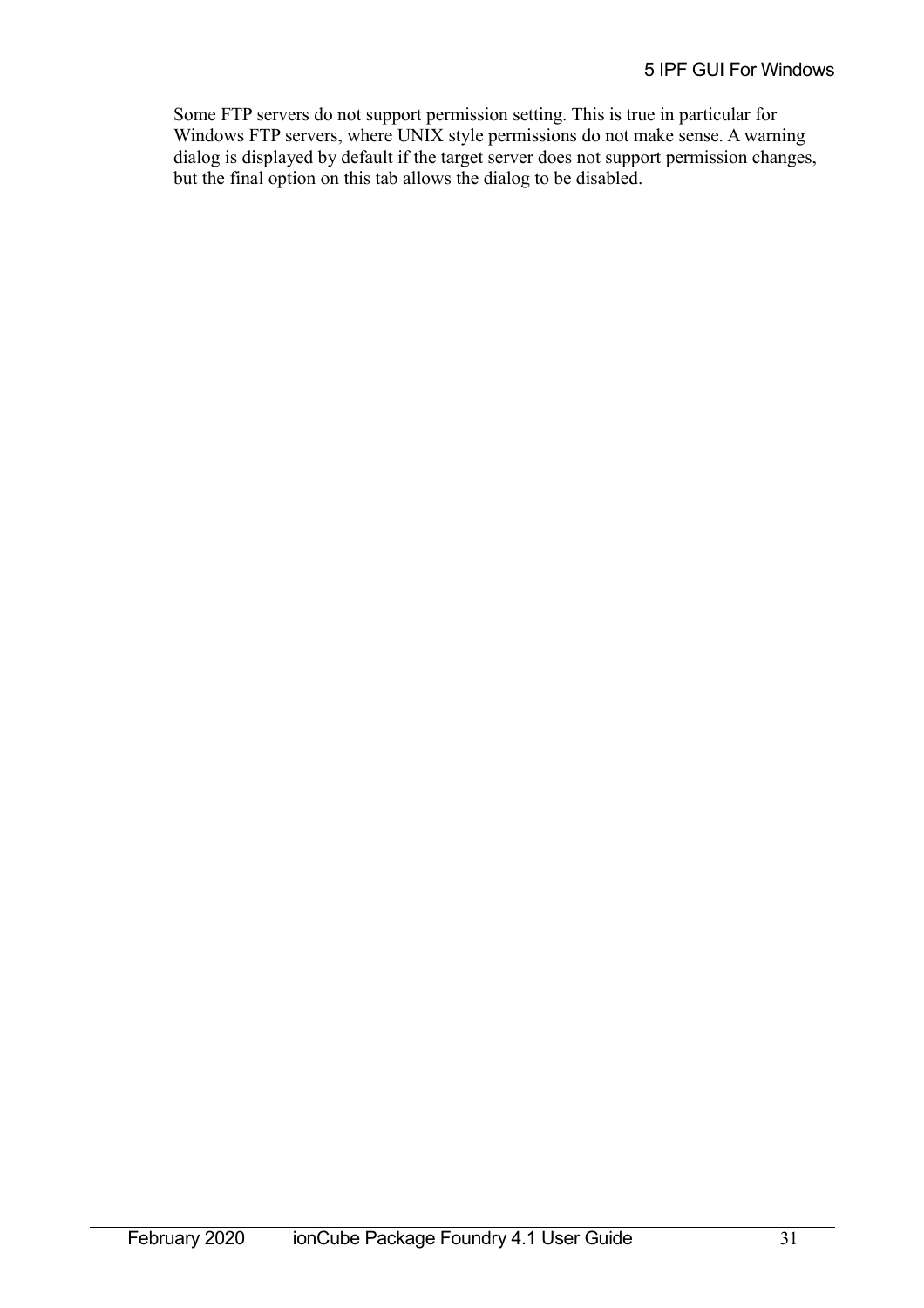#### <span id="page-31-0"></span>**5.6 Custom Images**

Package Foundry - [Untitled\*]  $\Box$  $\times$ File Project Options Help Basic Install Files Special Files Permissions Images Customisation Miscellaneous Languages Log Side panel Thumbnail Image size: 164 x 314 Best size: 164 x 314 Side panel path c:\projects\ipf-trunk\iicgui\Debug\..\..\Install\images\side\_panel.png  $\ldots$ Motif Image size: 53 x 53 Best size: 53 x 53 Motif path c:\projects\ipf-trunk\iicgui\Debug\..\..\Install\images\motif.png m, **Run Setup** Help **Build** Close Ready

Custom images can be assigned on the Images tab:

Custom images must be either .jpg, .jpeg, .png, .bmp, or .gif and must be a valid image of the corresponding file type. Images can be of any dimension but to look best should fit the following criteria:

The Side Panel image should be **164x400** pixels.

The Motif image should be **53x53** pixels.

If no custom images are given, the images used will fall back to the defaults included in the IPF download.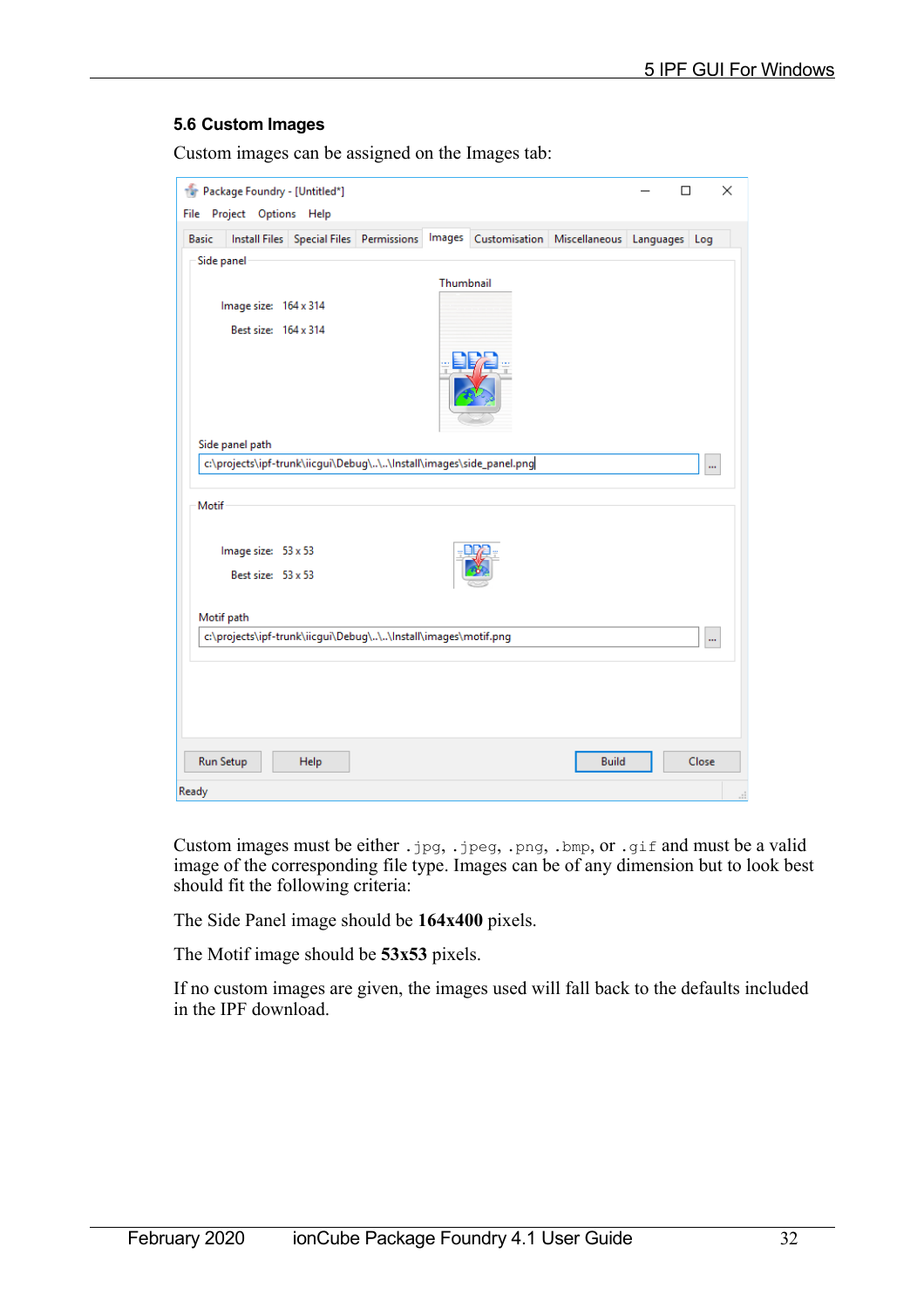## <span id="page-32-2"></span>**5.7 Stub Customisation**

The executable file produced by IPF can be customised in several ways. Settings related to this feature are entered on the Customisation tab:

| Package Foundry - [Untitled]<br>Project Options Help Licensing<br>File |                                                                      |                                                                                                                  |               |               | □        | × |
|------------------------------------------------------------------------|----------------------------------------------------------------------|------------------------------------------------------------------------------------------------------------------|---------------|---------------|----------|---|
| <b>Basic</b><br>Info                                                   | Install Files   Special Files   Permissions   Images   Customisation |                                                                                                                  | Miscellaneous | Languages Log |          |   |
|                                                                        | and version info.                                                    | Values entered on this tab will customise the setup.exe<br>file produced by IPF. You can change the program icon |               |               |          |   |
| Version info                                                           |                                                                      |                                                                                                                  |               |               |          |   |
| Product name:                                                          |                                                                      | Version:                                                                                                         |               |               |          |   |
| File description:                                                      |                                                                      | Legal copyright:                                                                                                 |               |               |          |   |
| Comments:                                                              |                                                                      |                                                                                                                  |               |               |          |   |
|                                                                        |                                                                      |                                                                                                                  |               |               |          |   |
|                                                                        |                                                                      |                                                                                                                  |               |               |          |   |
| Application icon                                                       |                                                                      |                                                                                                                  |               |               |          |   |
|                                                                        |                                                                      |                                                                                                                  |               |               |          |   |
| Stub icon path                                                         |                                                                      |                                                                                                                  |               |               |          |   |
|                                                                        |                                                                      |                                                                                                                  |               |               | $\cdots$ |   |
|                                                                        |                                                                      |                                                                                                                  |               |               |          |   |
|                                                                        |                                                                      |                                                                                                                  |               |               |          |   |
|                                                                        |                                                                      |                                                                                                                  |               |               |          |   |
|                                                                        |                                                                      |                                                                                                                  |               |               |          |   |
| Run Setup<br>Help                                                      |                                                                      |                                                                                                                  | <b>Build</b>  |               | Close    |   |
| Ready                                                                  |                                                                      |                                                                                                                  |               |               |          |   |

#### <span id="page-32-1"></span>5.7.1 Version Info

The fields in the Version Info group are used to edit the version info resource of the installer. These settings will change the text displayed in the installer's Explorer tooltip. The text will also be shown if the user views the properties of the installer by rightclicking on the .exe in Explorer.

#### <span id="page-32-0"></span>5.7.2 Application Icon

The installer's application icon can also be customised on this page. Enter the path to a .ico file in the Stub Icon Path field.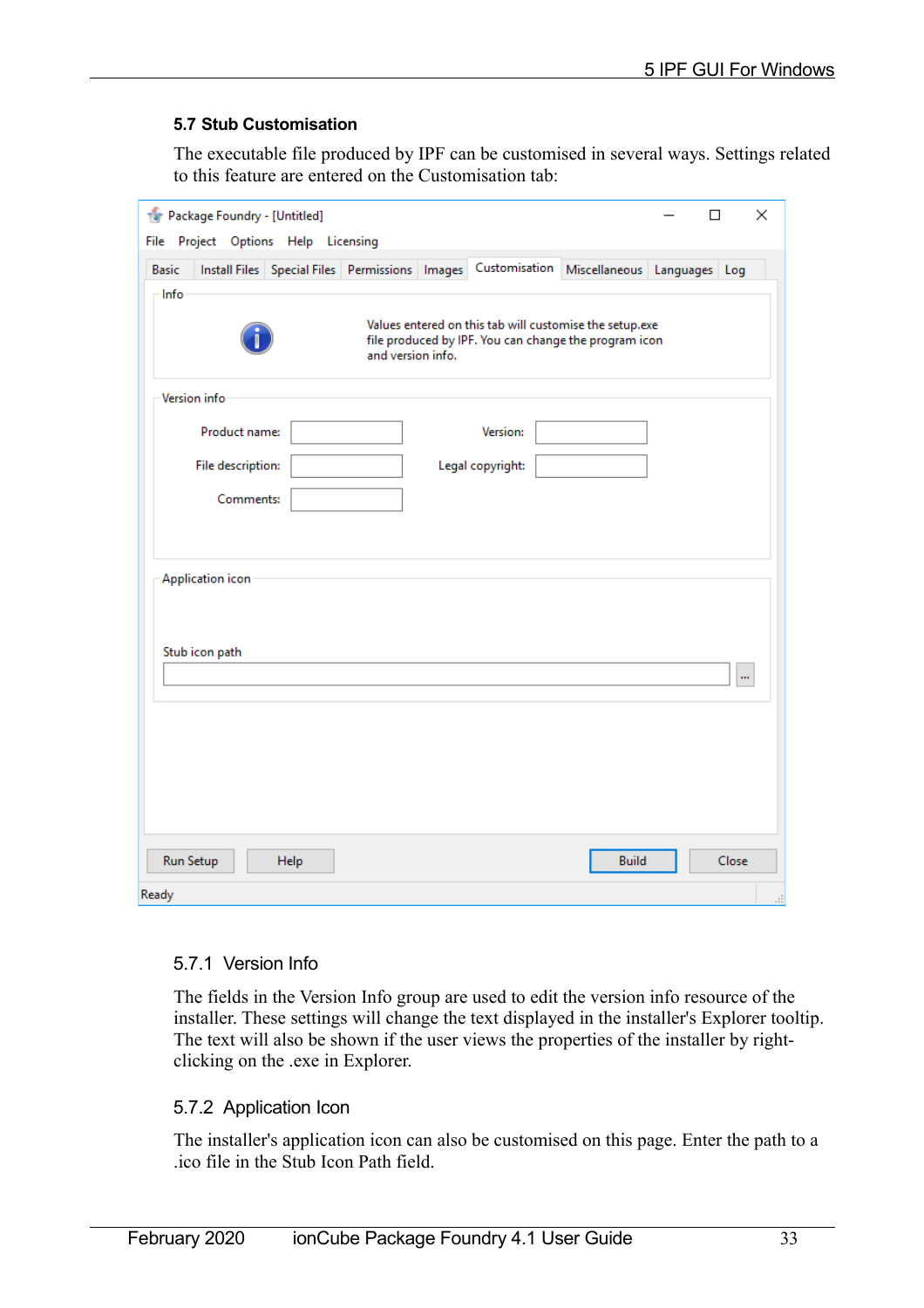#### <span id="page-33-1"></span>**5.8 Miscellaneous**

The IPF Miscellaneous tab is shown below:

|              |                                                   | Package Foundry - [Untitled*]<br>File Project Options Help Licensing |  |                                                                            |  | $\Box$        | × |
|--------------|---------------------------------------------------|----------------------------------------------------------------------|--|----------------------------------------------------------------------------|--|---------------|---|
| <b>Basic</b> |                                                   |                                                                      |  | Install Files Special Files Permissions Images Customisation Miscellaneous |  | Languages Log |   |
|              | <b>Support features</b><br><b>Active help URL</b> |                                                                      |  |                                                                            |  |               |   |
|              |                                                   | https://www.ioncube.com/ipf/docs/                                    |  |                                                                            |  | Reset         |   |
| Ultra        | Compression<br>Compression level                  |                                                                      |  |                                                                            |  |               |   |
| Expiry       | Package Expires                                   |                                                                      |  |                                                                            |  |               |   |
|              |                                                   |                                                                      |  |                                                                            |  |               |   |
|              |                                                   |                                                                      |  |                                                                            |  |               |   |
|              |                                                   |                                                                      |  |                                                                            |  |               |   |
|              |                                                   |                                                                      |  |                                                                            |  |               |   |
|              |                                                   |                                                                      |  |                                                                            |  |               |   |
|              |                                                   |                                                                      |  |                                                                            |  |               |   |
|              |                                                   |                                                                      |  |                                                                            |  |               |   |
|              |                                                   |                                                                      |  |                                                                            |  |               |   |
|              |                                                   |                                                                      |  |                                                                            |  |               |   |

#### <span id="page-33-0"></span>5.8.1 Support Features

When certain errors occur during an installation, for example if ionCube Loaders are required but not available for the target server, a log file may be generated and sent to ionCube.

Installers created with IPF feature a context-sensitive active help system. A Help button on the installer Wizard launches a web browser and navigates to a web site, passing information related to the current state of the installer. By default the script linked with the active help system is http://help.ioncube.com/ipf/index.php, but a custom site can be used. This enables the active help system to be branded or customised for a particular product or company. Content can be copied from the default active help site. Please read the active help page in this documentation for details on how to customise the active help system for your product.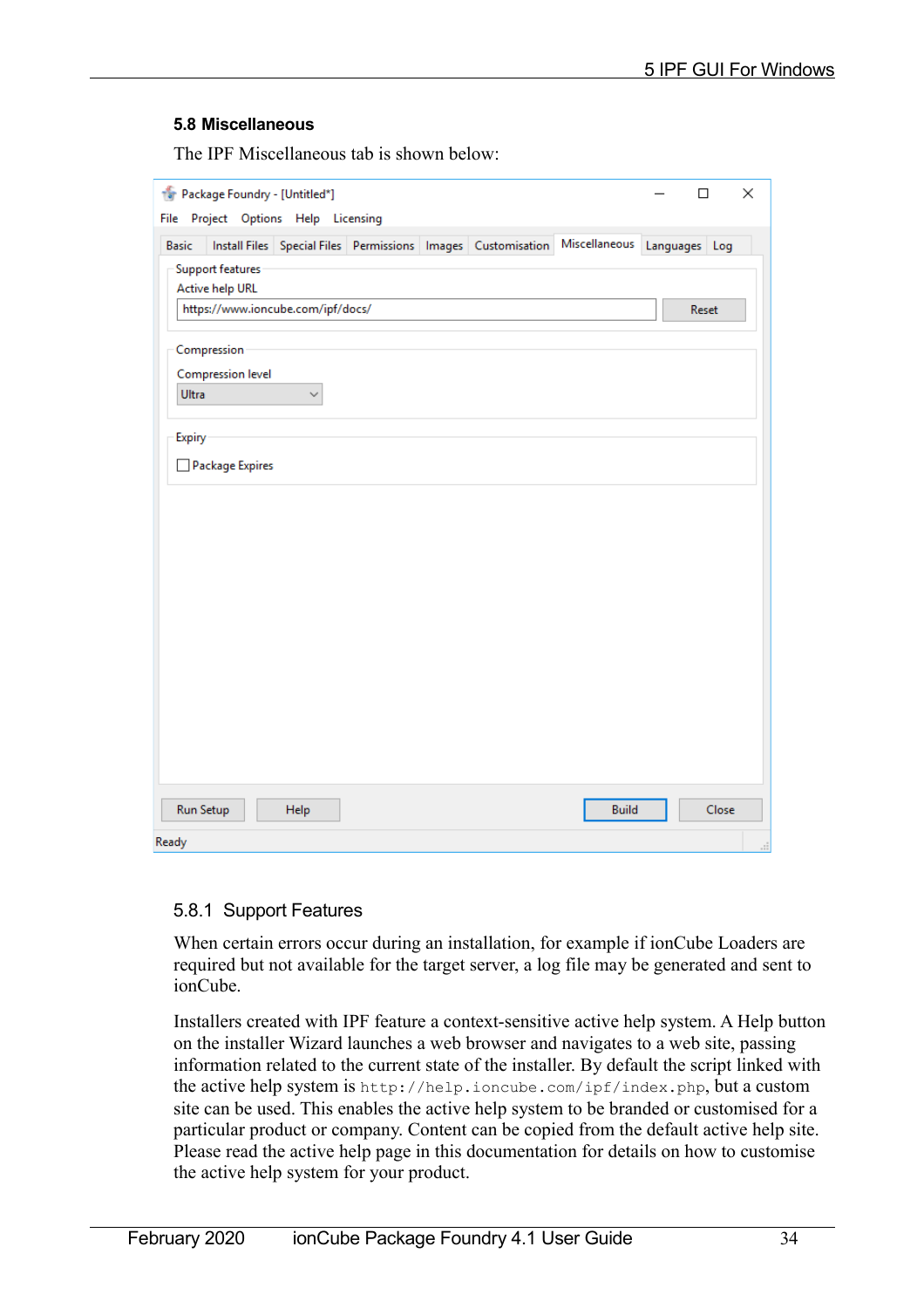## <span id="page-34-2"></span>5.8.2 Compression

The package executable created can be compressed to multiple different levels. Higher levels of compression will result in a longer build time. This should make little difference to smaller projects but will be noticeable in larger ones.

## <span id="page-34-1"></span>5.8.3 Installer Features (HTTPS)

SSL support is now included by default when before it was an option. This enables sites using HTTPS to be accessed.

## <span id="page-34-0"></span>5.8.4 Package Expiry

An expiry date can be given to the built package at which point running the executable will bring up an error message that the package has expired and to contact the package distributor for a new one. This is useful if you want to release packages on a temporary basis. Expiry dates should be given in ISO 8601 formatting (YYYY-mm-dd).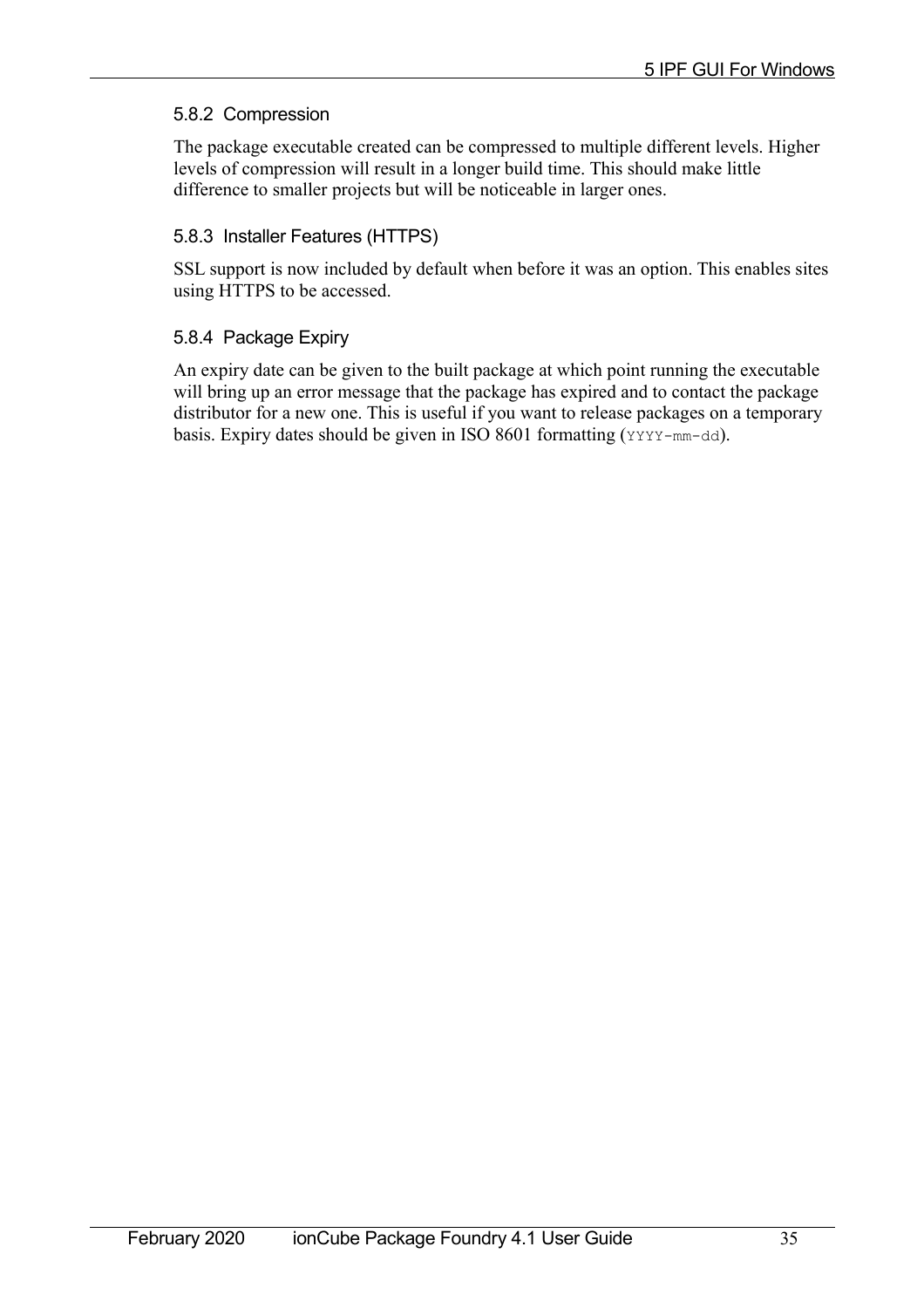#### <span id="page-35-0"></span>**5.9 Language Packs**

| Package Foundry - [Untitled*]<br>Project Options Help<br>File                                                                                                                                |  |                                                                                                                                          |              |           | п     | × |
|----------------------------------------------------------------------------------------------------------------------------------------------------------------------------------------------|--|------------------------------------------------------------------------------------------------------------------------------------------|--------------|-----------|-------|---|
| <b>Basic</b><br>Install Files Special Files Permissions Images Customisation Miscellaneous                                                                                                   |  |                                                                                                                                          |              | Languages | Log   |   |
| Info                                                                                                                                                                                         |  | Check the boxes corresponding to language packs that<br>should be added to the package. Untranslated<br>messages will appear in English. |              |           |       |   |
| Available languages<br>German (de)<br>English (en)<br>French (fr)<br>Japanese (ja)<br>Korean (ko)<br>Dutch (nl)<br>Portuguese (Brazilian) (pt_BR)<br>$\Box$ Russian (ru)<br>Default language |  |                                                                                                                                          |              |           |       |   |
| None                                                                                                                                                                                         |  |                                                                                                                                          |              |           |       |   |
| <b>Run Setup</b><br>Help<br>Ready                                                                                                                                                            |  |                                                                                                                                          | <b>Build</b> |           | Close |   |

The text displayed to the end-user in the installer interface can be localised by using the Language Pack feature. Settings related to this feature are entered on the Languages tab:

Click on the boxes next to the available languages list items to select which languages should be included in the installer. The language which is used in the Installer to display text to the end-user will depend on the current system locale set on the user's system.

Used for if the installer is run by an end-user whose system's current language has not been included with the installer. If no Default Language is set in IPF, then the nonlocalised text (English) will be displayed. Under some circumstances it may be preferable to display a different language. To do this, change the Default Language option to one of the included languages.

More information related to the use of locales in IPF, and information on how to add new languages, can be found on the **Translating Installers** page.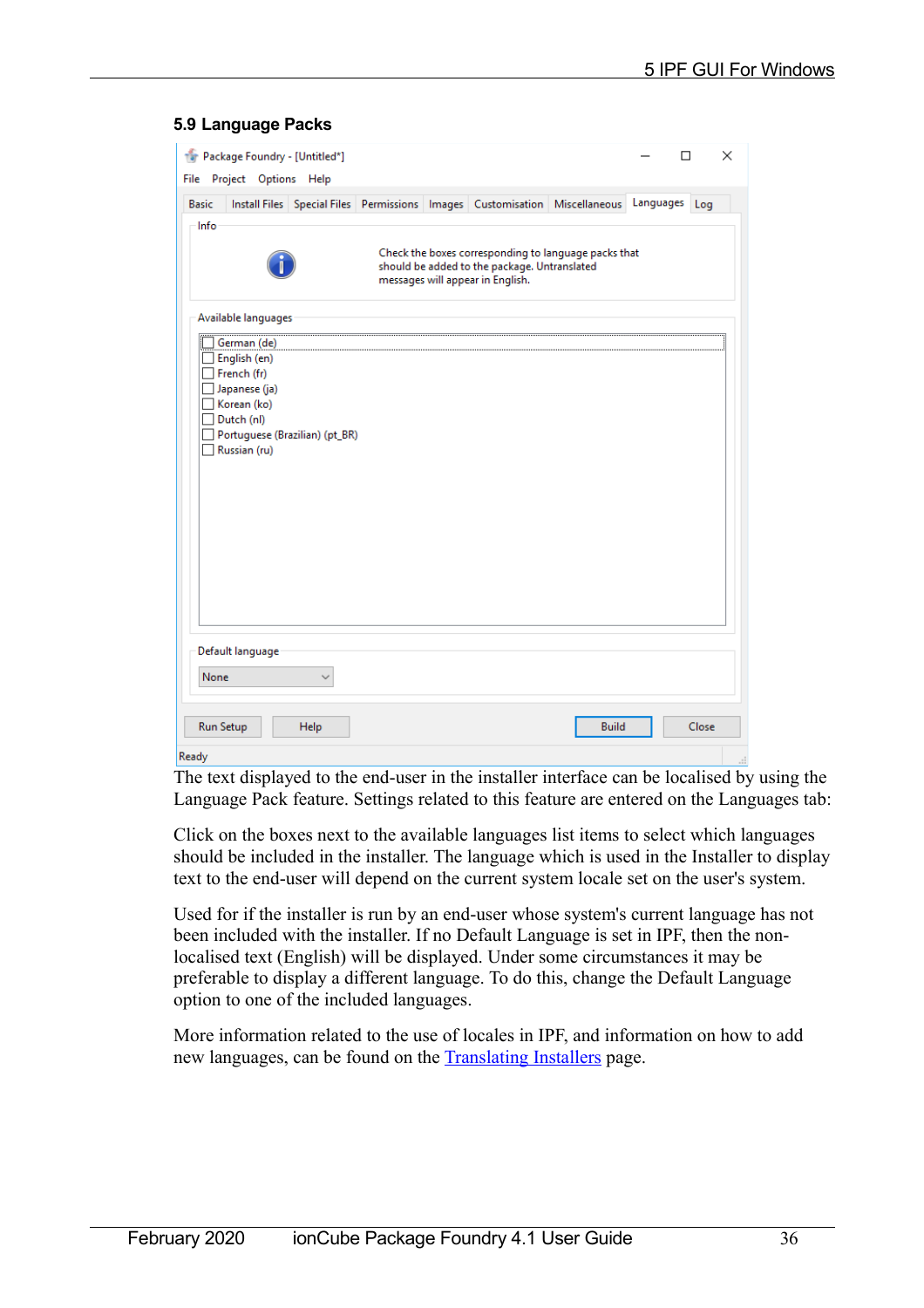## <span id="page-36-1"></span>5.9.1 Translating Installers

The contents of the Available Languages list in the IPF GUI is generated dynamically by IPF at start-up. The IPF installation folder (typically C:\Program Files\ionCube Package Foundry contains a subfolder locale. Subfolders of the locale folder determine the items displayed in the IPF available languages list.

To add a new language to IPF it is necessary to add a folder to the locale subdirectory. The name of this directory must contain a two letter language code - en for English, for example. The list of language codes is set by the ISO 639 standard (it is usual to use lower case, however). The directory can also contain a 2 letter country code suffix. The list of 2 letter country codes is contained in the ISO 3166-1-alpha-2 standard. As a full example, pt BR would be the correct folder name for Brazilian Portuguese.

Inside the language folder, a subfolder LC\_MESSAGES must be created, and inside this subfolder the translated messages file driver.mo must be copied. Producing a driver.mo file is described in the next section.

## <span id="page-36-0"></span>5.9.2 Producing a Language Translation

A language translation is made by editing a file containing the English messages to add translations, and then using a tool to compile the human readable file of translations into a more efficient binary format. By convention, the human readable file has a .po file suffix, and the compiled file has a .mo suffix. For this application, the compiled file must be called driver.mo as mentioned above.

The untranslated messages for the installer are contained in the messages template file driver.pot, located in the folder locale src of the IPF installation folder. Before editing anything, first copy the driver.pot file to driver.po so that the master POT file does not get changed. The recommended tool to then use for editing the PO file is [poEdit.](https://poedit.net/) poEdit makes managing the PO file structure easier than a regular text editor, and it can also perform some checks for likely formatting errors in the translation text. poEdit also can automatically produce the MO file for you when you save the PO file.

Other standard tools that may be of interest are the GNU gettext command line tools, including the program msgfmt for converting a PO file to a MO file.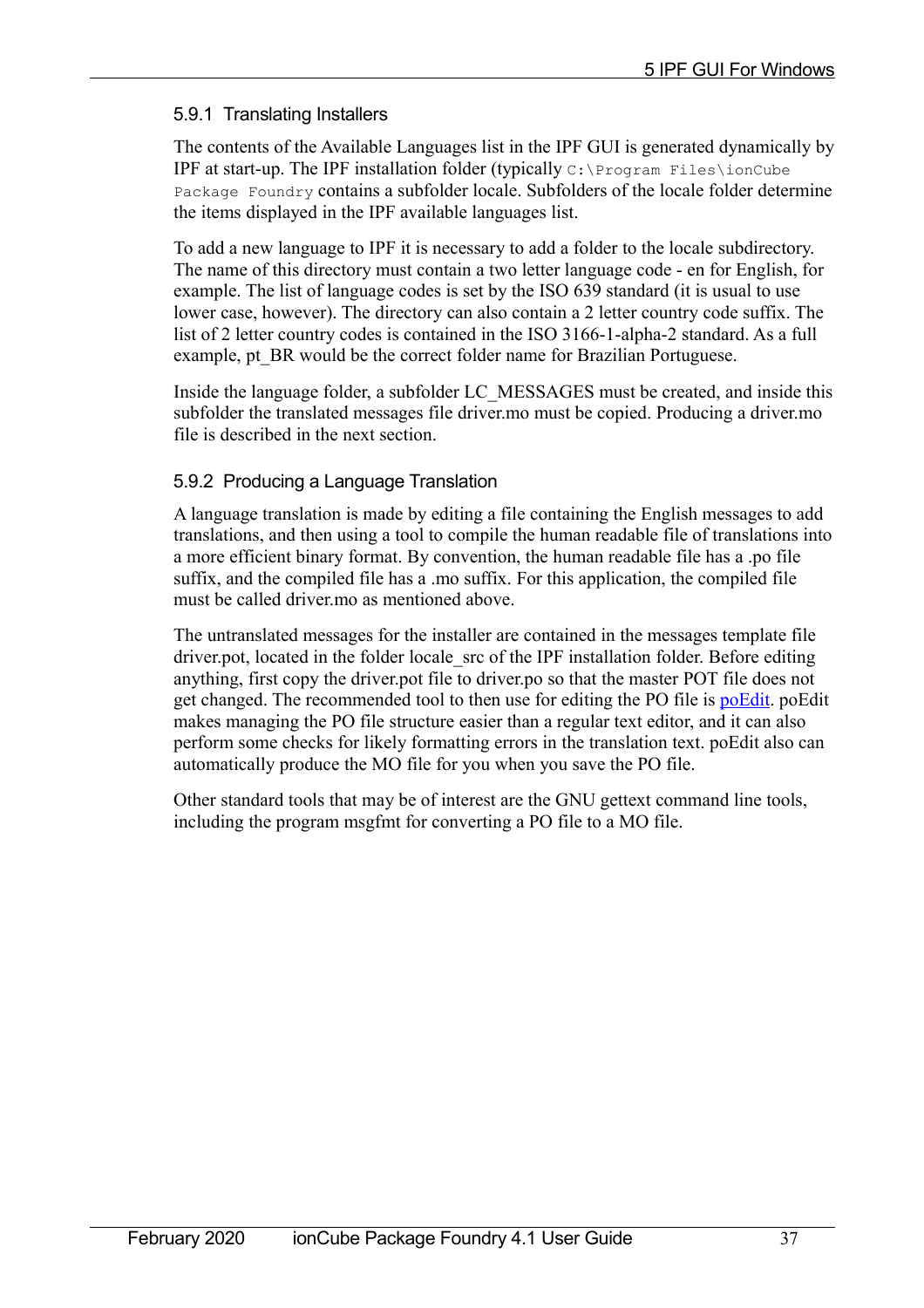#### **5.10 IPF LOG**

| Tar Package Foundry - [Example-Project.pfs]<br>File Project Options Help Licensing                                                                                                                                                                                                                                                                                                                                                                                                                                                                                                                                                                                                                                                                                               | □ |       | × |
|----------------------------------------------------------------------------------------------------------------------------------------------------------------------------------------------------------------------------------------------------------------------------------------------------------------------------------------------------------------------------------------------------------------------------------------------------------------------------------------------------------------------------------------------------------------------------------------------------------------------------------------------------------------------------------------------------------------------------------------------------------------------------------|---|-------|---|
| <b>Basic</b><br>Install Files Special Files Permissions Images Customisation Miscellaneous Languages                                                                                                                                                                                                                                                                                                                                                                                                                                                                                                                                                                                                                                                                             |   | Log   |   |
| Changing CWD to: C:\projects\ipf-live\samples<br>Creating 'Sample Project' Installer<br>Config file: C:\Users\Liam\AppData\Local\Temp\778B.tmp<br>Scanning package folder<br>Output file: example-setup.exe<br>Default file mode: 644<br>Default folder mode: 755<br>Using gzip compression.<br>Compressing: Example-Project\<br>Creating temporary folder ./ipf-temp-20512/.<br>Creating temp file: ./ipf-temp-20512/ioncube-packager_tmp<br>Appending stub: C:\projects\ipf-live\Drivers/stub.exe<br>Appending driver file: C:\projects\ipf-live\Drivers\driver_max.dat<br>Compressing resources.<br>Appending package archive<br>Copying output file to destination.<br>Deleting old output file.<br>Deleting temporary folder.<br>Build complete.<br>Output file size: 2.8MB |   |       |   |
| <b>Build</b><br><b>Run Setup</b><br>Help<br>Ready                                                                                                                                                                                                                                                                                                                                                                                                                                                                                                                                                                                                                                                                                                                                |   | Close |   |

The status of the build process can be monitored on the Log tab:

When a build is started, the IPF GUI launches the IPF command-line tool. The command-line tool's output is displayed in the Log tab. If an error occurs during the build process, that error is displayed in a dialog.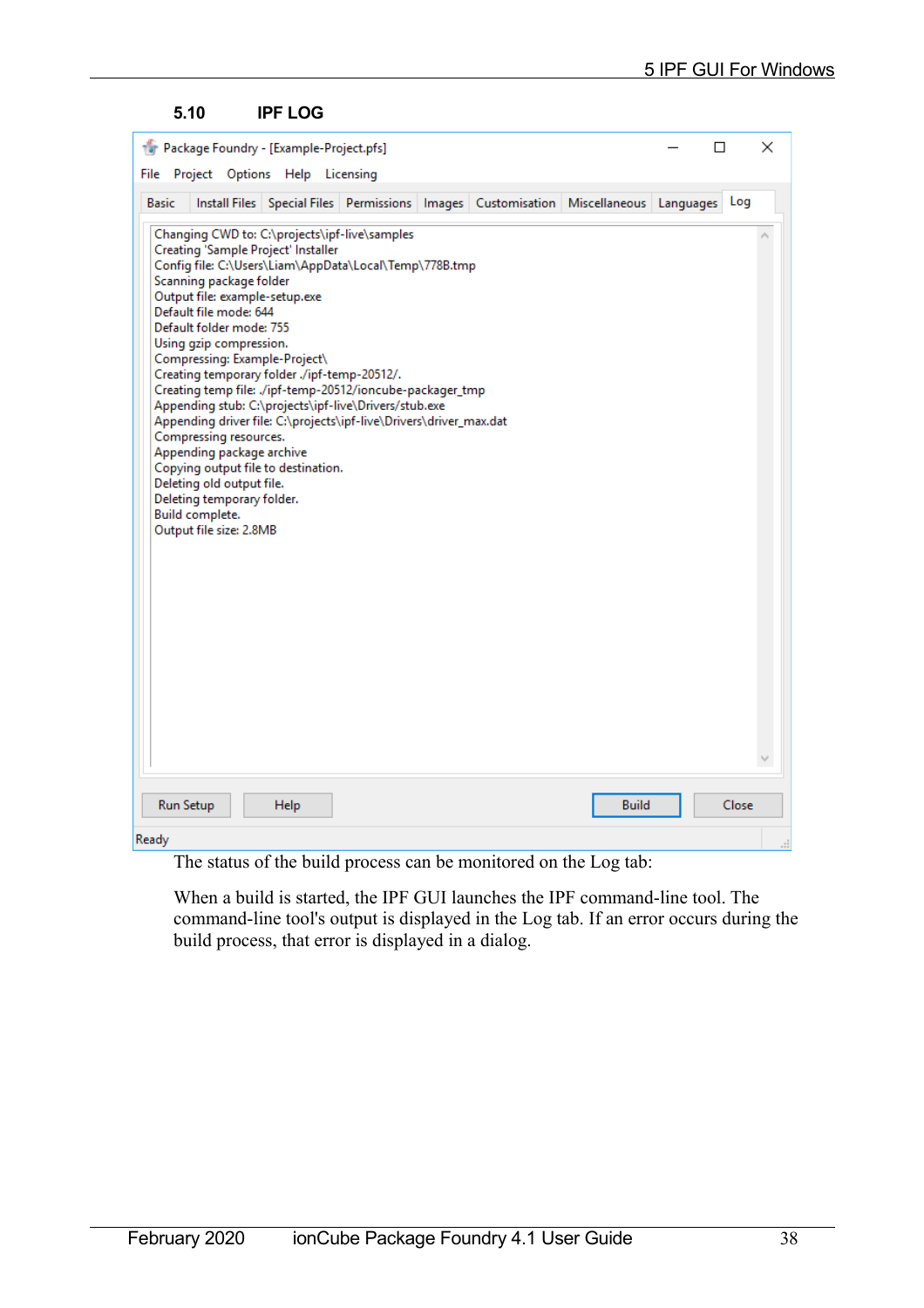## <span id="page-38-4"></span>**6 Active Help API**

The Help button on installers created with IPF provides web-based context sensitive help. By default the URL associated to the Help button is

http://help.ioncube.com/ipf/index.php, but any web page can be used by setting the active-help-url option.

Several GET parameters are used to control the content displayed to the user. The possible parameters are listed below.

## **6.1 page**

The page parameter is set according to the page on which the user clicks the Help button. Possible values for this parameter are:

- intro
- license
- introfile
- localremote
- loc
- ftp
- http
- review
- actions
- done
- configure

#### <span id="page-38-3"></span>**6.2 version**

This parameter is set to the version of IPF used to create the installer, for example 4.0.0.

## <span id="page-38-2"></span>**6.3 type**

This parameter can take values 'local' or 'remote', according to whether the user is performing a local or remote install.

#### <span id="page-38-1"></span>**6.4 locale**

This parameter is the language and country code of the system locale on the user's machine, for example en GB.

## <span id="page-38-0"></span>**6.5 introfile**

This parameter is 1 or 0 according to whether the installer has an intro file or not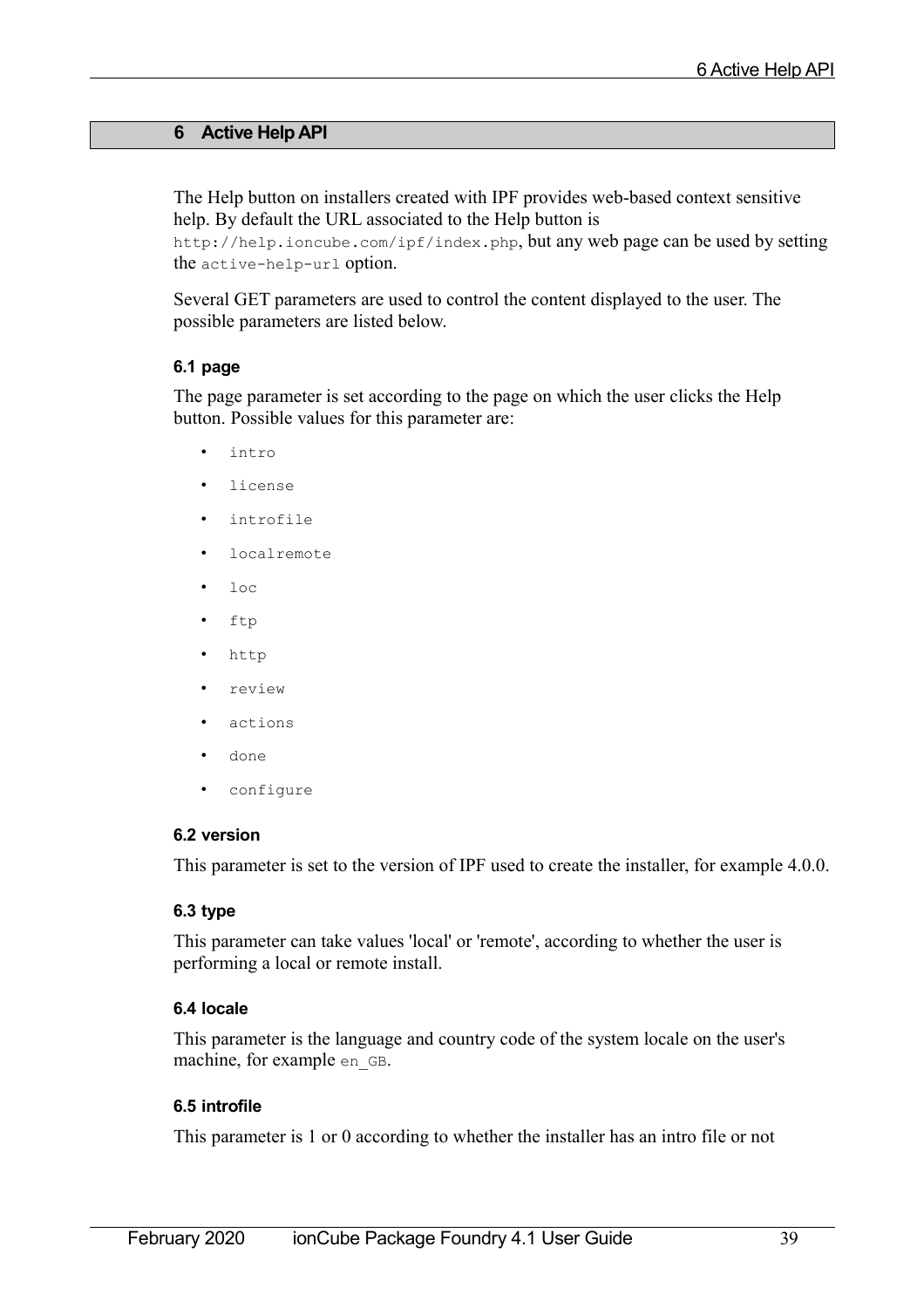## <span id="page-39-2"></span>**6.6 license**

This parameter is 1 or 0 according to whether the installer has a license file or not.

## <span id="page-39-1"></span>**6.7 ftp\_host**

If the user clicked Help on the HTTP settings page then this parameter will be set to the FTP host name which the user entered on the FTP settings page.

## <span id="page-39-0"></span>**6.8 ftp\_dir**

If the user clicked Help on the HTTP settings page then this parameter will be set to the FTP install directory which the user entered on the FTP settings page.